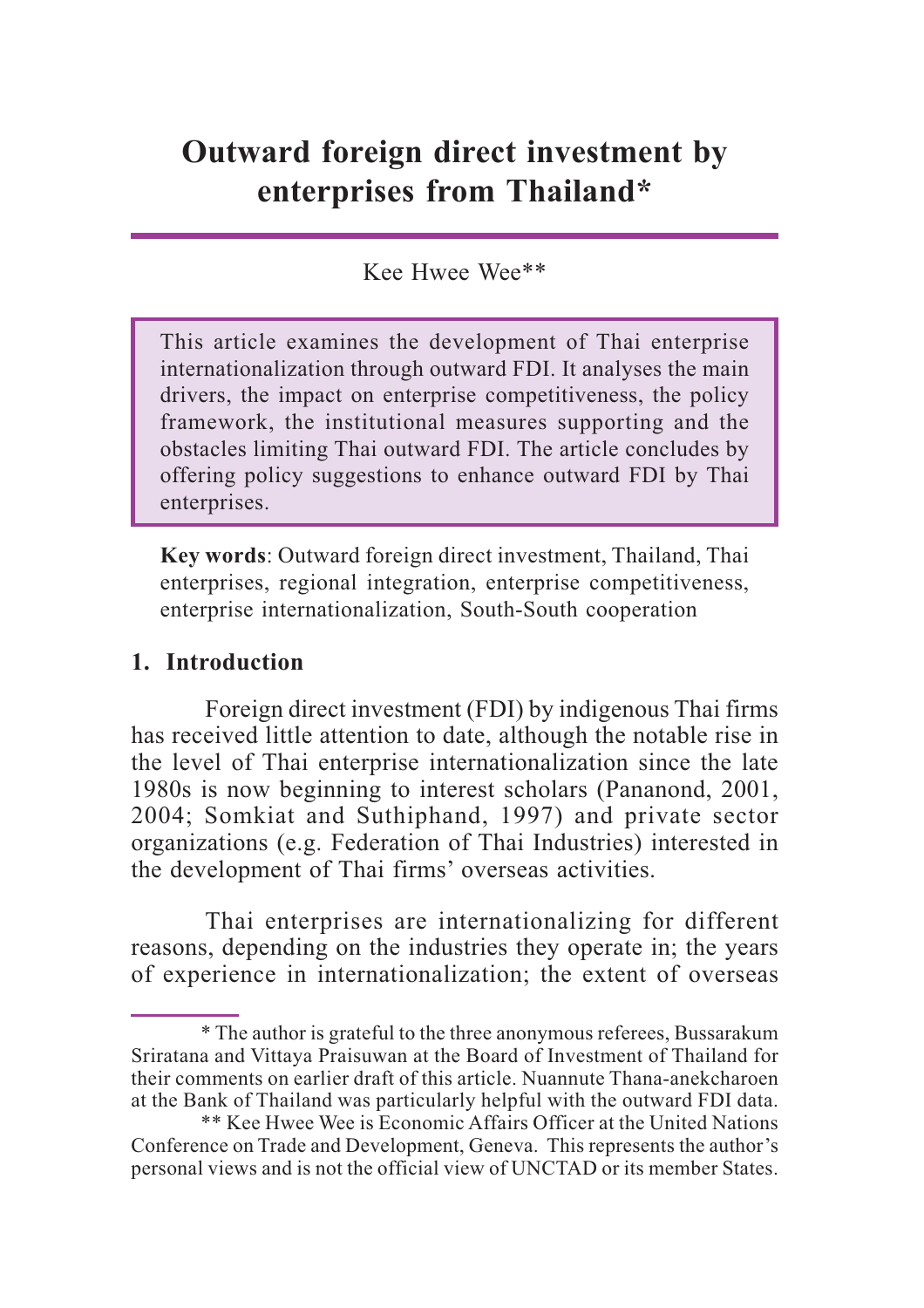business networks; and the purpose of undertaking FDI. In general, the main motive is market-seeking, which includes extending market reach, supporting distribution and expanding trade channels. Efficiency-seeking outward FDI is not a significant feature of Thai enterprise internationalization but it may develop in the future and is an area worth monitoring. Resource-seeking FDI by Thai enterprises is limited. In terms of geographical spread, most Thai outward FDI is in Asia. Thus, Thai transnational corporations (TNCs) are mostly regional entities and they play a role in strengthening regional integration and South-South cooperation. The prospect for Thai outward FDI is promising given the encouragement of the Government, the maturing of more Thai firms with interest in venturing abroad, improvement in corporate financial situations and regionalization factors pulling Thai firms to invest overseas.

This article examines the development of Thai enterprise internationalization through outward FDI. It analyses the main drivers, the impact on enterprise competitiveness, the policy framework, institutional measures supporting and obstacles limiting Thai outward FDI. The article concludes by offering policy suggestions to enhance outward FDI by Thai enterprises.

## **2. Thai outward FDI: trends and development**

Thailand is not yet a significant outward investor compared with economies such as Brazil, China, Hong Kong (China), Republic of Korea and Malaysia. But its outward FDI is growing and it is certainly an economy with a significant outward FDI potential. The outward FDI stock held by Thai firms rose from \$12.9 million in 1980 to \$3.9 billion in 2005, making it the 26th most active emerging economy investor (figure 1, table 1). Most Thai outward FDI has been undertaken by large enterprises, often publicly listed companies.<sup>1</sup>

<sup>1</sup> Such enterprises include, for instance, *Amata, Baiyoke, CP, Bangkok Bank, Bangkok Airways, Thai President Foods, Banpu, Loxley, Jasmine, Saha Union, S&P, Coca Restaurants, MK Restaurants, Pranda Jewelry, Thai Union and Siam Cement*.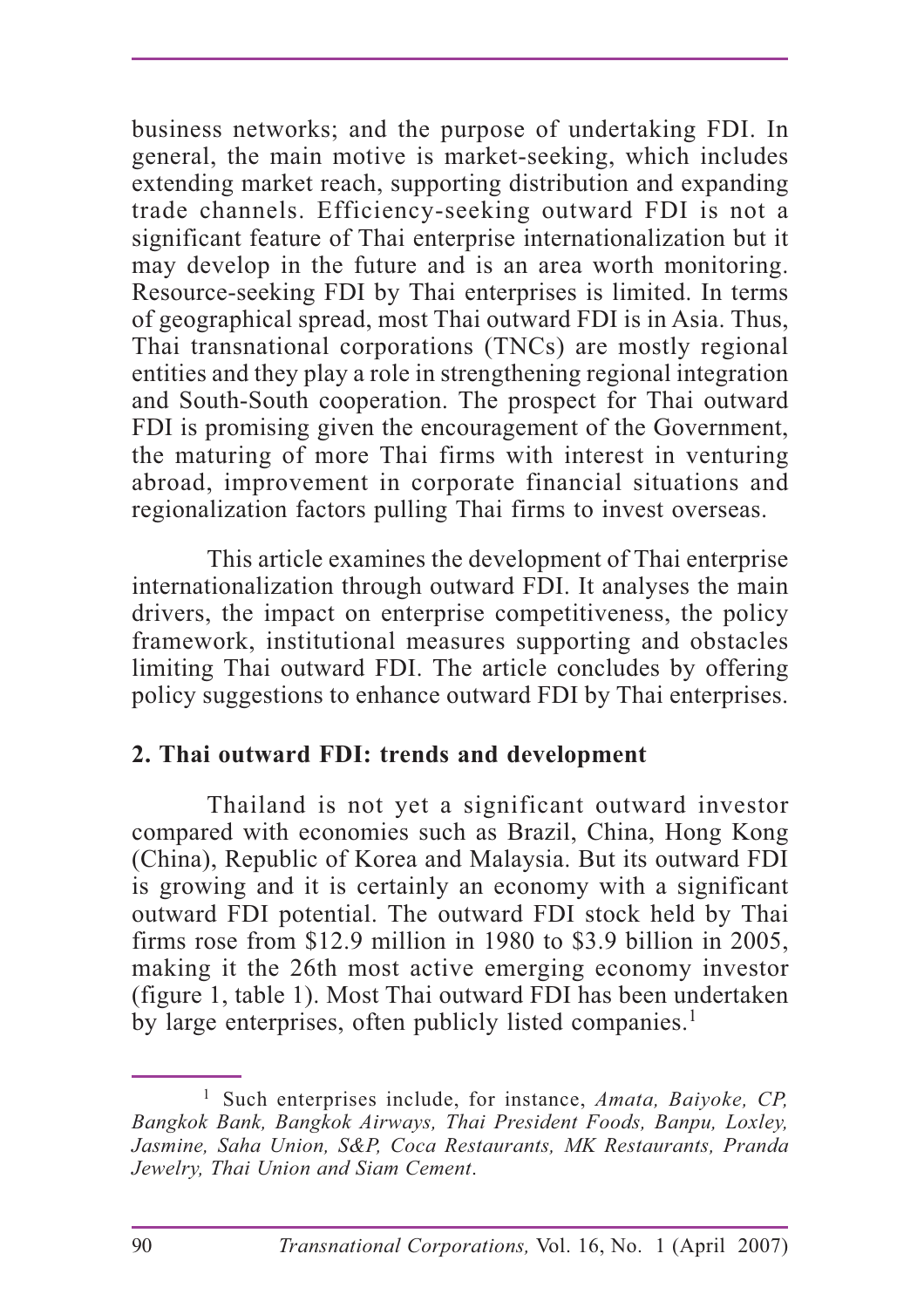

The lack of data hampers analysis of outward FDI by Thai small and medium enterprises (SMEs), but this does not mean that they do not invest overseas. Their affiliates are likely to be found in a few selected industries (e.g. the restaurant business) and tend to invest in neighbouring countries because of geographical proximity and cultural affinity.

Enterprise internationalization through outward FDI is not new for Thailand. Thai outward FDI dates back to at least as far as the 1950s (e.g. Bangkok Bank), but remained limited during the first three decades. A lack of understanding in conducting international business, a restrictive outward FDI regulatory framework (foreign exchange control) and the limited number of Thai enterprises with the capability to internationalize, including the lack of ownership advantages, accounted for the low level of overseas investment in the early period. Outward FDI from Thailand became more prominent only after the late 1980s (figure 2). Four distinctive phases of Thai outward FDI can be discerned<sup>2</sup>:

<sup>2</sup> This paper acknowledges that studies by Pananond (2001, 2004) were useful in understanding the trends of earlier Thai outward FDI.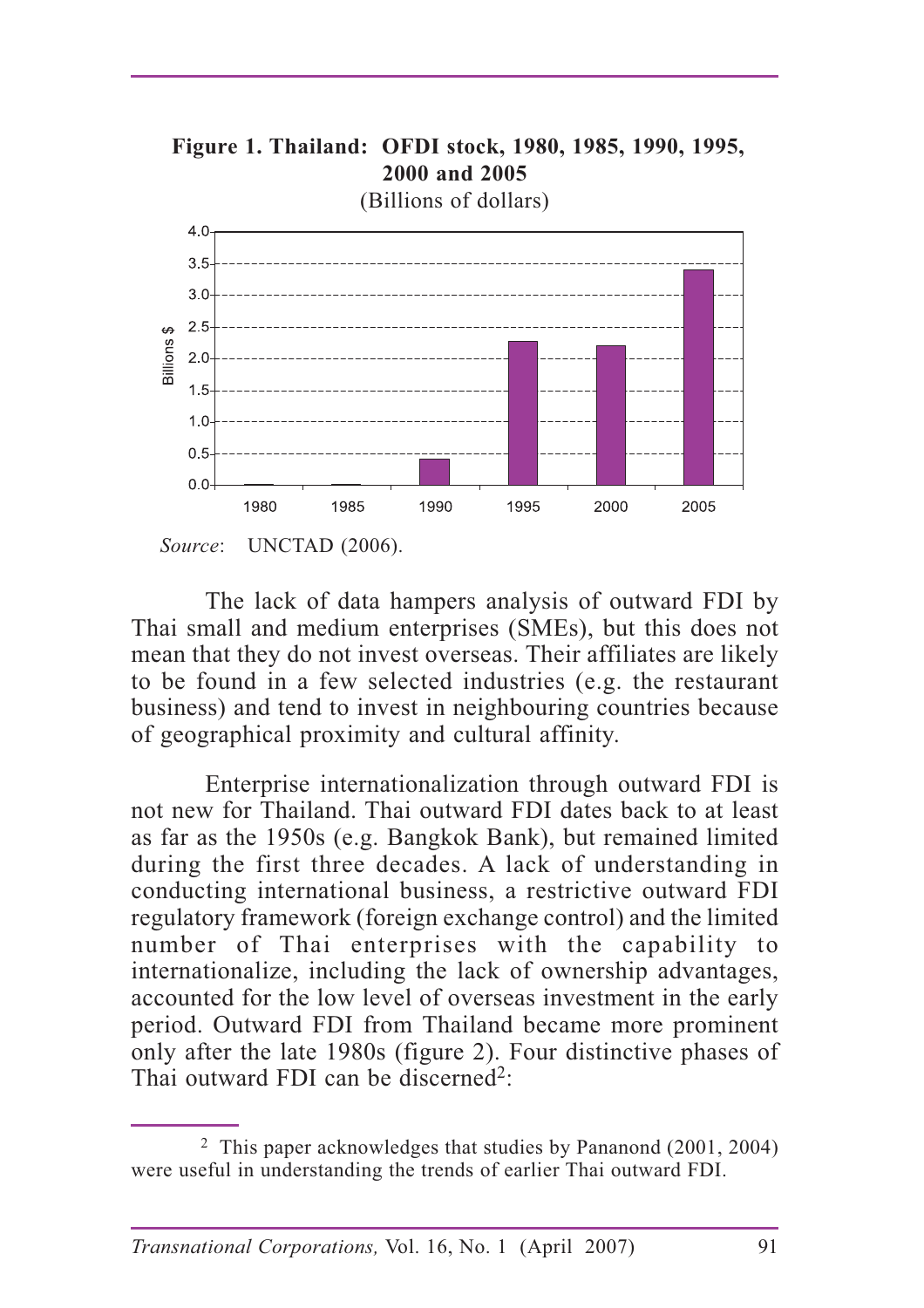• The first phase (*early stage*) before the first half of the 1980s saw a limited amount of Thai investment abroad. Much of the overseas investment during this phase went to a few key destinations such as the United States, Hong Kong (China), Singapore and Japan in that order (table 2). These four economies accounted for over 85% of the net Thai equity capital investment abroad. Thai outward FDI to Europe was negligible. Most Thai outward FDI at this stage was undertaken by financial institutions in response to the Government's strict capital control in place at that time, which drove Thai banks to establish overseas branches in key trading

#### **Table 1. Top 30 OFDI emerging economies, 2005** (Billions of dollars)

| Rank                                       | Economy                     | 2005  |
|--------------------------------------------|-----------------------------|-------|
| 1                                          | Hong Kong, China            | 470.5 |
| $\begin{array}{c} 2 \\ 3 \\ 4 \end{array}$ | British Virgin Islands      | 123.2 |
|                                            | <b>Russian Federation</b>   | 120.4 |
|                                            | Singapore                   | 110.9 |
| 5                                          | Taiwan Province of China    | 97.3  |
| $\overline{6}$                             | Brazil                      | 71.6  |
| $\overline{7}$                             | China                       | 46.3  |
| 8                                          | Malaysia                    | 44.5  |
| 9                                          | South Africa                | 38.5  |
| 10                                         | Korea, Republic of          | 36.5  |
| 11                                         | Cayman Islands              | 33.7  |
| 12                                         | Mexico                      | 28.0  |
| 13                                         | Argentina                   | 22.6  |
| 14                                         | Chile                       | 21.3  |
| 15                                         | Indonesia                   | 13.7  |
| 16                                         | Panama                      | 12.9  |
| 17                                         | Venezuela                   | 10.7  |
| 18                                         | <b>United Arab Emirates</b> | 10.1  |
| 19                                         | India                       | 9.6   |
| 20                                         | Colombia                    | 8.9   |
| 21                                         | <b>Turkey</b>               | 8.1   |
| 22                                         | Bermuda                     | 6.0   |
| 23                                         | Kuwait                      | 5.4   |
| 24                                         | <b>Bahrain</b>              | 5.1   |
| 25                                         | Nigeria                     | 5.0   |
| 26                                         | <b>Thailand</b>             | 3.9   |
| 27                                         | Saudi Arabia                | 3.7   |
| 28                                         | Azerbaijan                  | 3.7   |
| 29                                         | Lebanon                     | 2.7   |
| 30                                         | Croatia                     | 2.1   |

*Source*: UNCTAD (2006).

partner countries and financial centres, such as Hong Kong (China) and Singapore (table 3; Viraphong 1992; Pavida 2004). Manufacturing and resource-seeking outward FDI was negligible. The limited pool of Thai enterprises with capacity to invest abroad and the focus of Thai enterprises to build a strong foundation at home constrained Thai outward FDI during this period.

• The second phase (*take-off stage*) took place between 1986 and 1996 when Thai outward FDI increased rapidly, both in terms of volume and the range of host countries. Thai companies ventured further afield to such locations as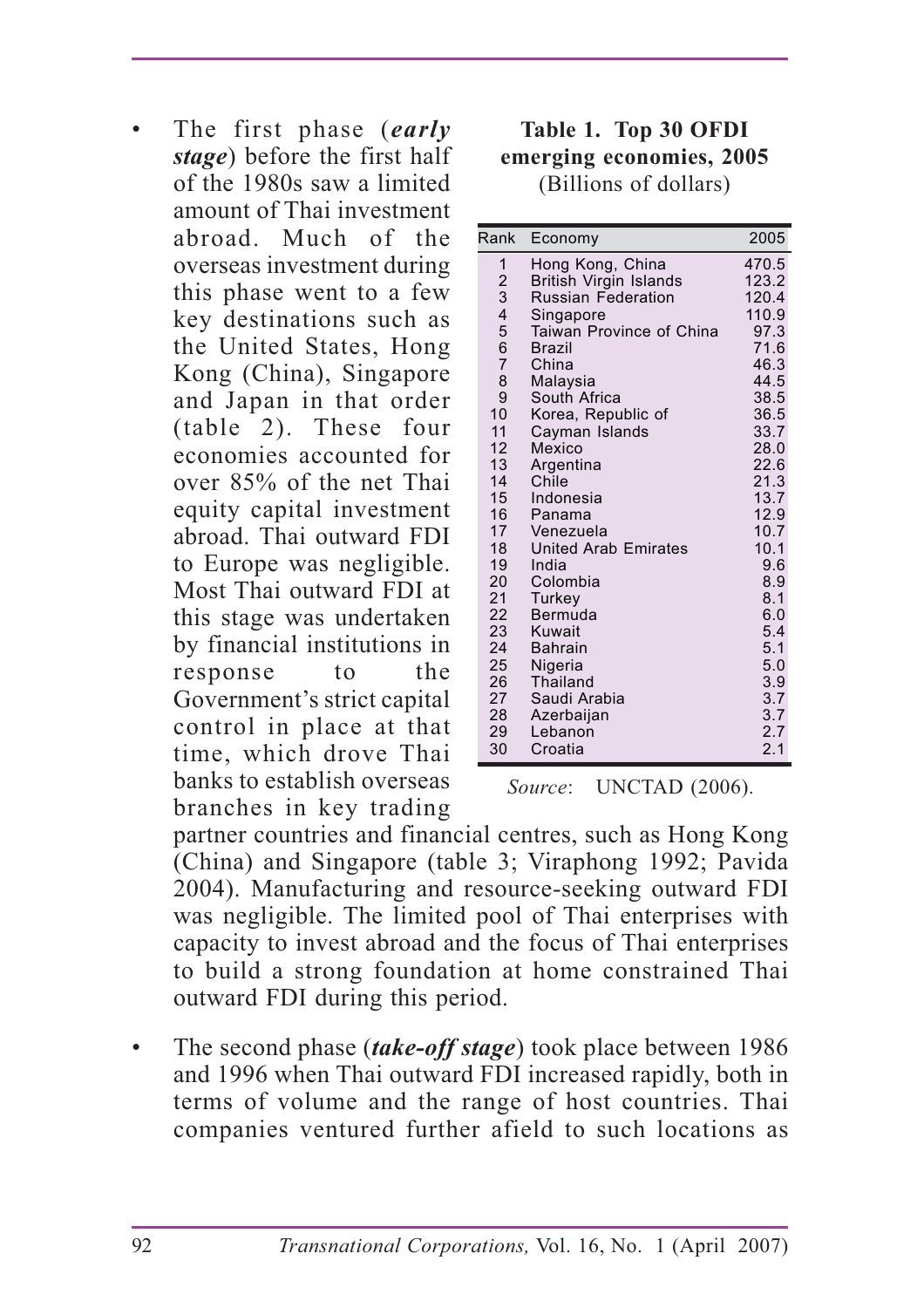

 **Figure 2. Thailand: Net outward FDI flows, 1978-2005** (Millions of dollars)

*Source*: Bank of Thailand.

Notes: Figures for 2004 and 2005 are preliminary.

Positive outflows refer to equity flows and intra-company loans of outward FDI by Thai firms.

Negative outflows refer to the repatriation of equity capital and intra-company loans by Thai firms abroad.

Australia, Canada and the Maldives, as well as European countries and offshore financial centres (Cayman Islands and British Virgin Islands). While the United States and Hong Kong (China) continued to be the principal host economies, other Asian countries, particularly ASEAN countries, have emerged as significant destinations.

 Although the ASEAN region as a whole was the primary destination for Thai outward FDI, the interest of Thai enterprises in investing in China grew rapidly. Geographical proximity and cultural affinity, along with regional integration (i.e. the creation of AFTA) and the aspiration of Thai firms to be more regionally present, played a role in influencing the geographical concentration of Thai FDI. The cost advantage and large market size, including investment and business opportunities in China and other ASEAN countries, contributed to the growing interest of Thai firms to invest or to be present in these host countries. In particular, low cost ASEAN countries (Cambodia, Lao PDR, Myanmar and Viet Nam) attracted a significant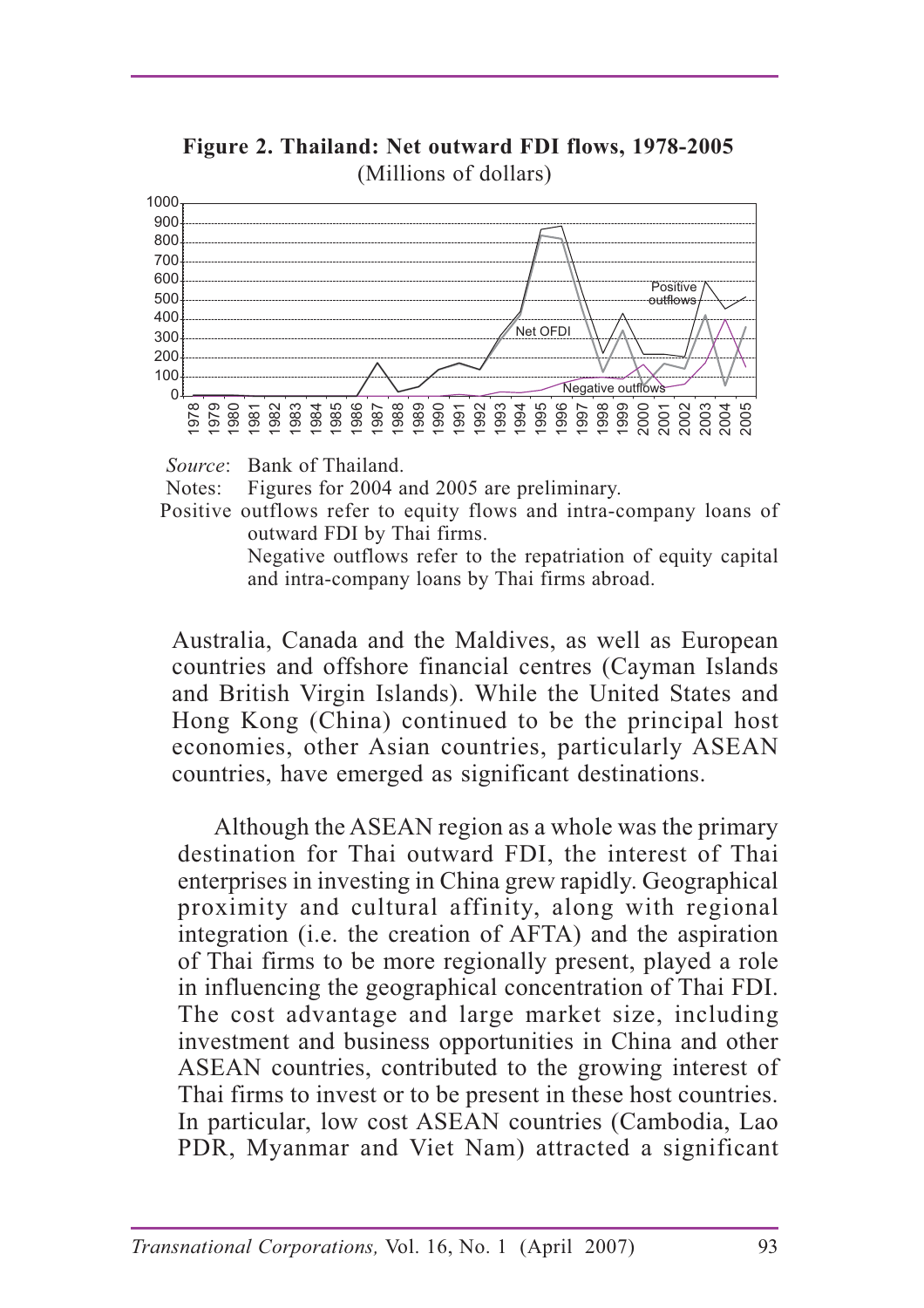| United Kingdom<br>Hong Kong, Chin<br>Taiwan Province<br>Luxembourg<br>Netherlands<br>Philippines<br>Singapore<br><b>United States</b><br>Cambodia<br>Indonesia<br>Viet Nam<br>Lao PDR<br>Myanmar<br>Germany<br>Denmark<br>Malaysia<br>France<br>Austria<br>Australia<br>ASEAN<br><b>Italy</b><br>China<br>Japan<br>Total<br>1978-1985<br>$\frac{8}{1}$<br>$\infty$ $\infty$ $\leftarrow$ | 2003-2005<br>1997-2002<br>1986-1996 | Total<br>1123<br>Total<br>2951 | ASEAN<br>539<br>ASEAN<br>854 | Singapore<br>359<br>Singapore<br>277 | Philippines<br>$\infty$<br>Viet Nam<br>169 | Viet Nam<br>26<br>hdonesia<br>107 | Indonesia<br>26<br>Philippines<br>93 | Malaysia<br>25<br>Cambodia<br>$\frac{8}{4}$ | Myanmar<br>Myanmar<br>89 | Cambodia<br>ဖ<br>Malaysia<br>35 | Lao PDR<br>140<br>Hong Kong, China<br>23 | China<br>101<br>China<br>571 | <b>United States</b><br>$38\,$<br>Ireland<br>540<br>ω | Switzerland<br>$\overline{10}$<br>Luxembourg<br>283 | Luxembourg<br>က<br>Belgium<br>118 | United Kingdom<br>Austria<br>93 | Lithuania<br>Denmark<br>$\tilde{t}$ | Portugal<br>United Kingdom<br>$\overline{r}$ | Netherlands<br>Taiwan Province of China | Belgium<br>23<br>22<br><b>United States</b> | Hong Kong, China<br>$\Omega \sim \Omega$<br>Australia | Japan<br>Japan | Australia<br>Republic of Korea<br>26<br>26<br>26<br>26 | $\overline{C}$ | $\infty$<br>of China |
|------------------------------------------------------------------------------------------------------------------------------------------------------------------------------------------------------------------------------------------------------------------------------------------------------------------------------------------------------------------------------------------|-------------------------------------|--------------------------------|------------------------------|--------------------------------------|--------------------------------------------|-----------------------------------|--------------------------------------|---------------------------------------------|--------------------------|---------------------------------|------------------------------------------|------------------------------|-------------------------------------------------------|-----------------------------------------------------|-----------------------------------|---------------------------------|-------------------------------------|----------------------------------------------|-----------------------------------------|---------------------------------------------|-------------------------------------------------------|----------------|--------------------------------------------------------|----------------|----------------------|
|                                                                                                                                                                                                                                                                                                                                                                                          |                                     |                                |                              |                                      |                                            |                                   |                                      |                                             |                          |                                 |                                          |                              |                                                       |                                                     |                                   |                                 |                                     |                                              |                                         |                                             |                                                       |                |                                                        |                |                      |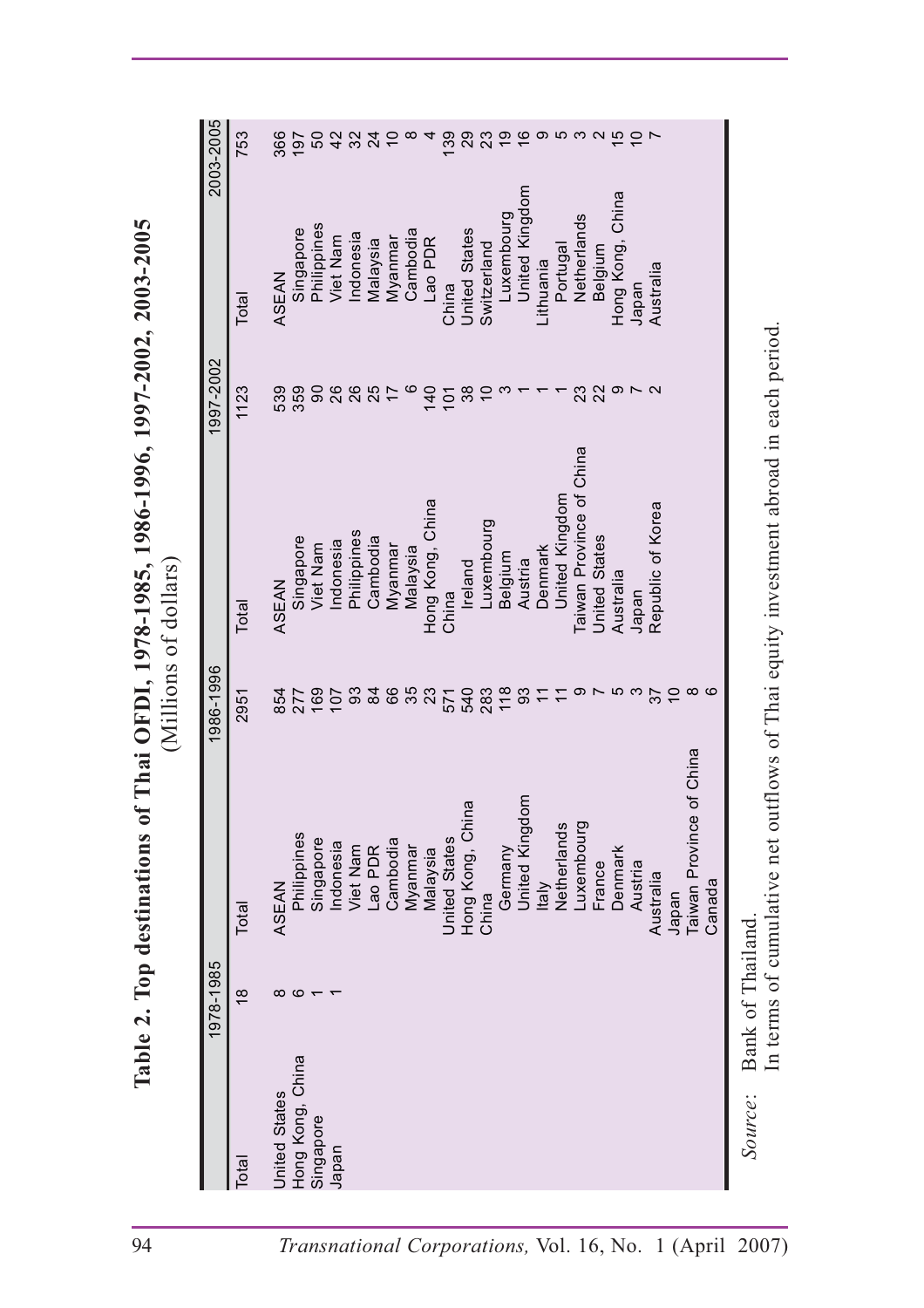|                                 | 1978-1985 | 1986-1996 |      | 1997-2002 2003-2005 |
|---------------------------------|-----------|-----------|------|---------------------|
| Total                           | 18        | 2951      | 1123 | 753                 |
| Industry                        |           | 1018      | 396  | 346                 |
| Food & sugar                    |           | 183       | 99   | 55                  |
| <b>Textiles</b>                 |           | 65        | 3    | 8                   |
| Metal & non metallic            |           | 215       | 42   | 19                  |
| <b>Electrical appliances</b>    |           | 353       | 52   | 39                  |
| Machinery & transport equipment |           | 42        | 20   | 34                  |
| <b>Chemicals</b>                |           | 42        | 107  | 36                  |
| Petroleum products              |           | 5         | 0    |                     |
| <b>Construction materials</b>   |           | 46        | 34   | $-2$                |
| <b>Others</b>                   |           | 67        | 39   | 150                 |
| <b>Financial institutions</b>   | 13        | 402       | 43   | 56                  |
| Trade                           | 2         | 124       | 163  | 77                  |
| Construction                    |           | 49        | -23  | 5                   |
| Mining & quarrying              |           | 19        | 3    | 19                  |
| Agriculture                     |           | 29        | 20   | 12                  |
| <b>Services</b>                 | -1        | 585       | 64   | 73                  |
| Investment                      |           | 392       | 405  | 147                 |
| Real estate                     |           | 286       | 2    | 27                  |
| <b>Others</b>                   | 3         | 48        | 52   | -8                  |

**Table 3. Thailand: net outflow of equity investment abroad, by industry, 1978-1985, 1986-1996, 1997-2002, 2003-2005** (Millions of dollars)

*Source*: Bank of Thailand.

amount of attention from Thai enterprises (table 2; NESDB and UN, 2004, p.55). Thailand is an important source of FDI for these neighbouring countries.

 Thai outward FDI in manufacturing and service activities became visible at this stage. Strong economic growth during this period increased the pool of Thai enterprises with sufficient financial capability to venture abroad. The financial liberalization in the early 1990s, the removal of foreign exchange controls, the establishment of the Bangkok International Banking Facilities (BIBF) and easier access to financial markets contributed to the rapid growth of Thai outward FDI.<sup>3</sup>

<sup>&</sup>lt;sup>3</sup> The BIBF was established in 1992. It permits both local and foreign commercial banks in Thailand to take deposits or borrow in foreign currencies from abroad, and make loans in Thailand and abroad.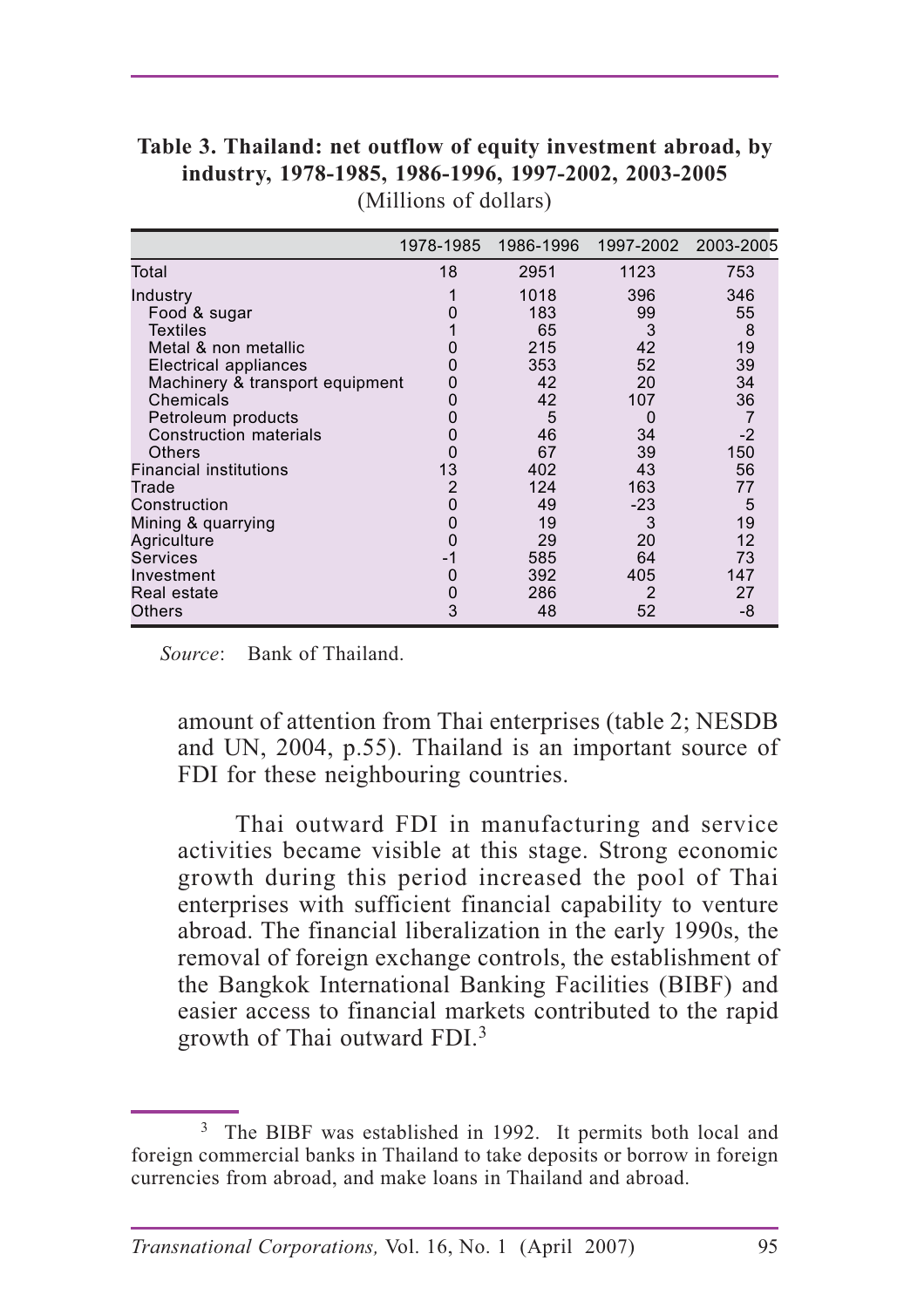The third phase (*financial crisis impact stage*), which covers the period 1997 to 2002, saw a dramatic decline in Thai outward FDI due to the impact of the financial crisis, which significantly affected the ability of Thai enterprises to invest or maintain their investment abroad.4 Thai outward FDI to China, Europe, Hong Kong (China) and United States fell considerably and flows to ASEAN during this period also fell by 36% in absolute terms, compared with the period before the financial crisis (1986-1996).

 Thai companies that borrowed heavily in foreign currencies to finance corporate expansion were severely affected by the crisis when the Baht was floated in 1997 and, subsequently, suffered an unprecedented depreciation against major foreign currencies. This situation significantly increased the debt obligation of Thai firms in local currency terms and some had to restructure their debts with creditors (e.g. Jasmine International Overseas)<sup>5</sup> and/or sell off their overseas assets.

 During this crisis period, corporate consolidation to improve financial positions and to ensure survival in the domestic market was essential for the parent companies. Consequently, many Thai enterprises reduced their outward FDI activities. The development of Thai outward FDI at this stage was characterized by a significant narrowing of the gap between outflows of funds (i.e. outflows of equity and disbursement of intra-company loans to Thai firms abroad) and inflows (i.e. repatriation of equity and repayment of intra-company loans by Thai firms abroad to parent company in Thailand) (figure 2).<sup>6</sup> This suggests that funds were more actively repatriated by Thai affiliates abroad because of the pressing financial position of the

<sup>4</sup> The financial crisis took place in the middle of 1997 and the impact of the crisis on Thai economy and enterprises was felt throughout the subsequent few years.

<sup>5</sup> Jasmine International PCL (http://www.jasmine.com/jasmineweb/ html/milestones.html).

<sup>&</sup>lt;sup>6</sup> Including repatriation of funds arising from complete or partial disinvestment in foreign affiliates.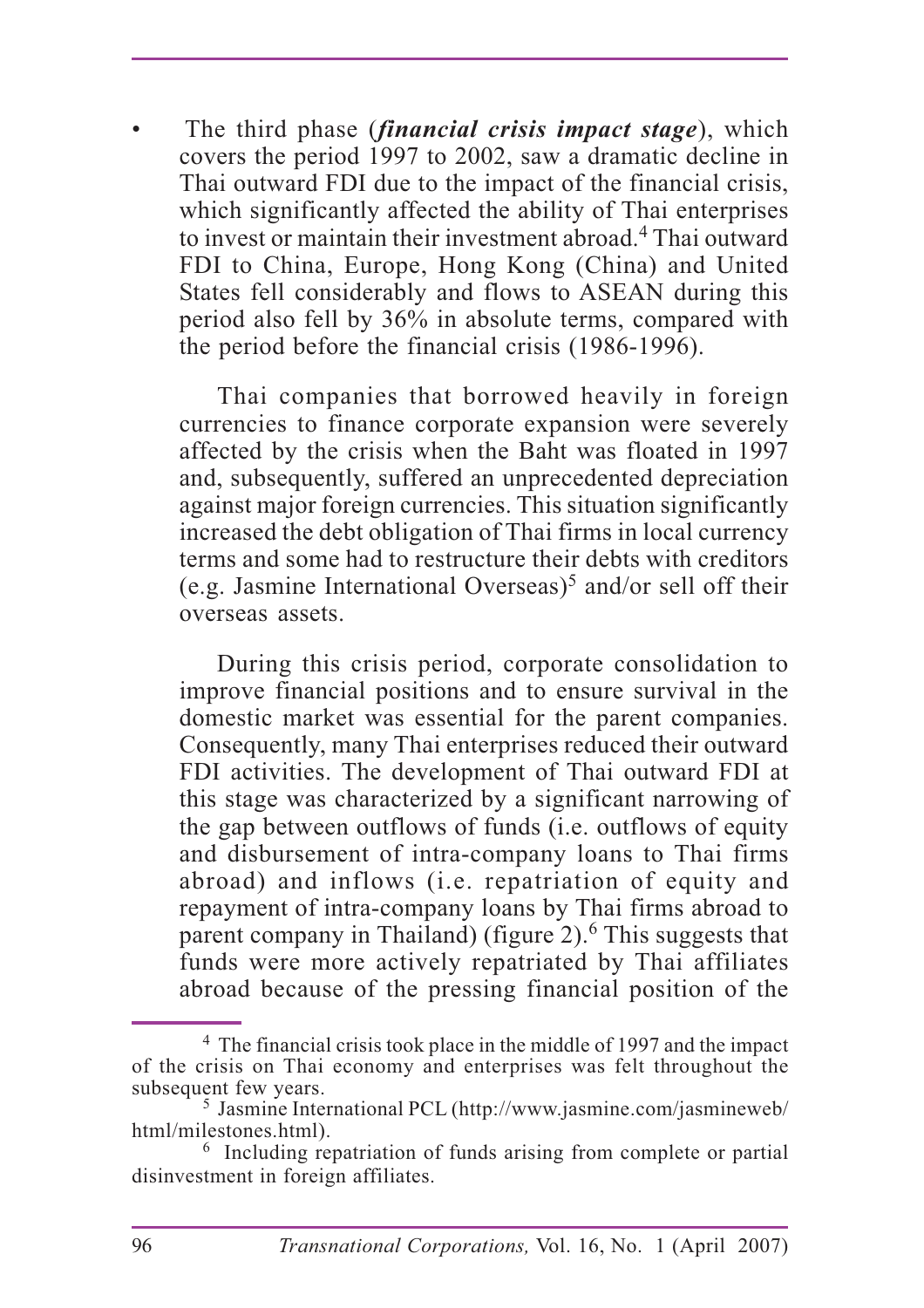parent companies at home. This period also witnessed a surge in the sales of Thai assets abroad (four times more than the pre-crisis period 1990-1996), reflecting the financial consolidation strategy pursued by Thai enterprises. Sales of overseas assets by Thai enterprises were 15 times the number of Thai M&A purchases in the same period. These extensive liquidations of Thai assets abroad, which took place mainly in developed countries (the United States and Japan) and were concerned with finance, telecommunication, utilities and manufacturing activities (table 4), contributed to the decline in Thai outward FDI stock in 2000 (figure 1).

 Almost all industries experienced a sharp decline in outward FDI except for trade and investment activities (e.g. investment in holding companies, investment in associated companies abroad). Thai construction enterprises that started to invest abroad in the pre-crisis period repatriated

## **Table 4. M&A sales by Thai enterprises abroad, 1990-1996, 1997-2002, 2003-2005**

|                                              |                | 1990-1996 1997-2002 | 2003-2005      |
|----------------------------------------------|----------------|---------------------|----------------|
| Total industry                               | 60             | 247                 | 104            |
| Primary                                      | 3              |                     | 3              |
| Mining, quarrying and petroleum              | $\overline{2}$ |                     | $\mathfrak{p}$ |
| Secondary                                    | 18             | 100                 | 35             |
| Food, beverages and tobacco                  |                | h                   |                |
| Textile, clothing and leather                | 0              |                     | 3              |
| <b>Chemicals and Allied Products</b>         | 5              | 12                  | $\overline{2}$ |
| Stone, Clay, Glass and Concrete Products     |                | 8                   | $\overline{2}$ |
| <b>Metal and Metal Products</b>              |                | 13                  |                |
| Electrical and electronic equipment          |                |                     | 5              |
| Motor vehicles and other transport equipment | 3              | 16                  | 3              |
| <b>Services</b>                              | 39             | 141                 | 66             |
| Electric, Gas, and Water Distribution        |                | 15                  |                |
| Construction                                 |                | 5                   | 0              |
| Trade                                        | 5              | 9                   | $\overline{2}$ |
| Transport, storage and communications        |                | 16                  |                |
| <b>Finance</b>                               | 23             | 78                  | 37             |
| Investment & Commodity Firms,                |                |                     |                |
| Dealers, Exchanges                           | 18             | 57                  | 31             |
| Insurance                                    |                | 10                  | 2              |
| <b>Business activities</b>                   | 6              | 14                  | 15             |

(Number of deals)

*Source*: UNCTAD, M&As database.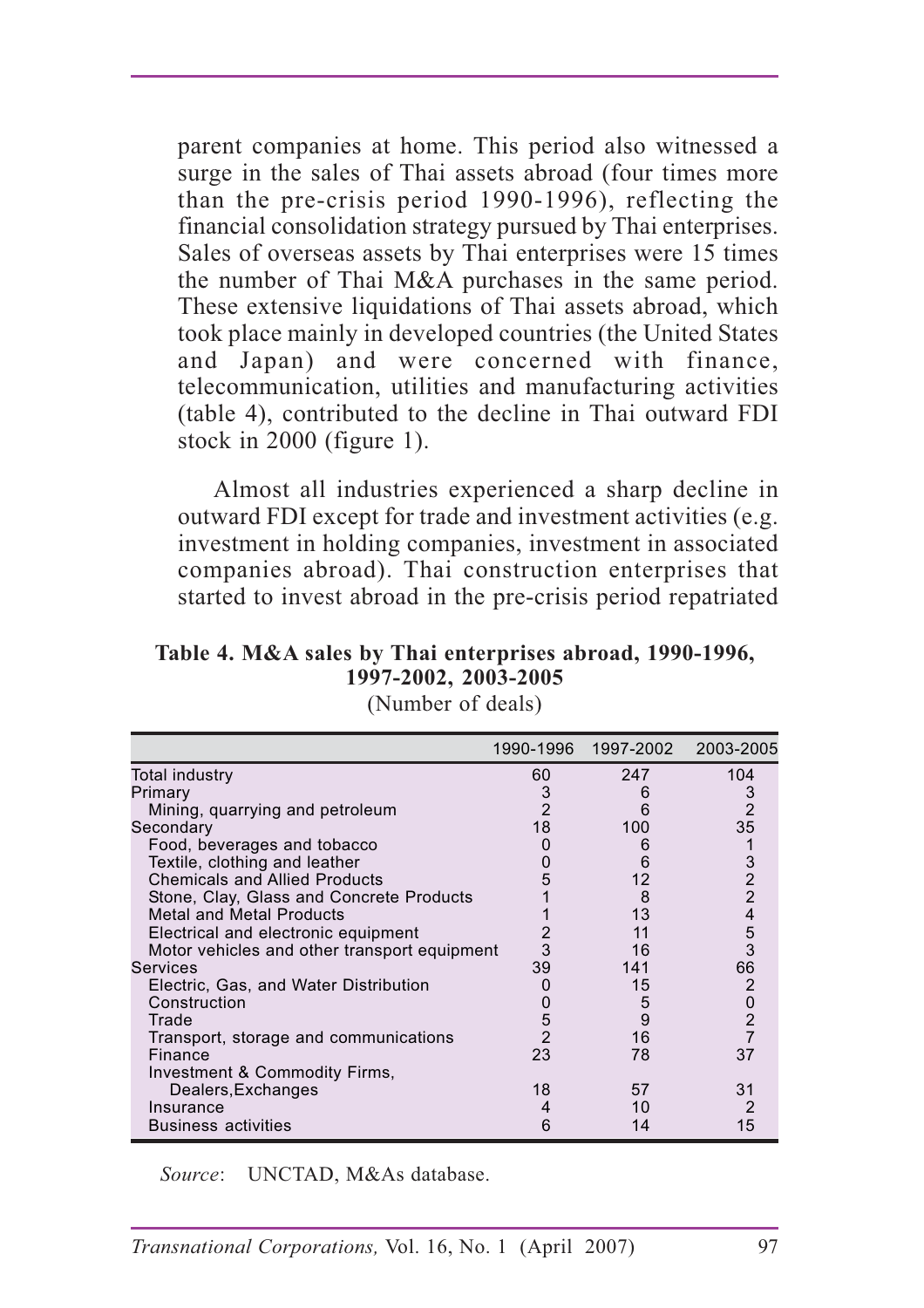a significant amount of funds back to Thailand during the crisis period. Despite the decline, Thai outward FDI at this stage was greater than in the earlier periods.

• The fourth phase *(recovering stage)*, which started in 2003, saw a recovery in outward FDI. ASEAN and China were the main recipients. FDI to Europe and the United States began to pick up but remained at a low level. Manufacturing was the most active sector for Thai outward FDI. Stronger economic growth at home, improved corporate financial positions and the need to access new markets encouraged Thai companies to venture overseas.<sup>7</sup> The prospect for Thai outward FDI is encouraging given the number of recent policy announcements to support outward FDI, increased institutional support facilities, recovery from the financial crisis, improved Thai enterprises' capacity to venture abroad, and the conclusion of regional and bilateral free trade agreements.

While most Thai outward FDI is in the form of greenfield investment, Thai enterprises are also entering foreign markets through M&As (table 5).<sup>8</sup> Market entry through M&A remains limited compared with firms from other mature developing economies, but it shows the increasing financial capability of Thai firms to acquire foreign assets abroad. M&A purchases by Thai enterprises dropped considerably in the crisis impact stage, particularly in the period 1997-1998. Most M&A purchases before, during and after the financial crisis were in Asia, namely ASEAN, China and Hong Kong (China) and in the services sector (finance, investment, transport and communication) (table 6).

<sup>7</sup> "More Thai firms to expand abroad", *Bangkok Post*, 4 October 2004.

To cite some examples between 2003 and 2006, the Landmark Group acquired the Regent Hotel (United Kingdom) for \$115 million; Boon Rawd Brewery took a 30% stake in Wan Li Beer (China); Banpu acquired a 35% stake in Indominco Mandiri (Indonesia) for \$10.5 million; PTT acquired a 50% stake in both Subic Energy Co. Ltd. and Subic Bay Distribution Inc. in the Philippines; and Bangkok Bank acquired a 10% share of People Insurance of China.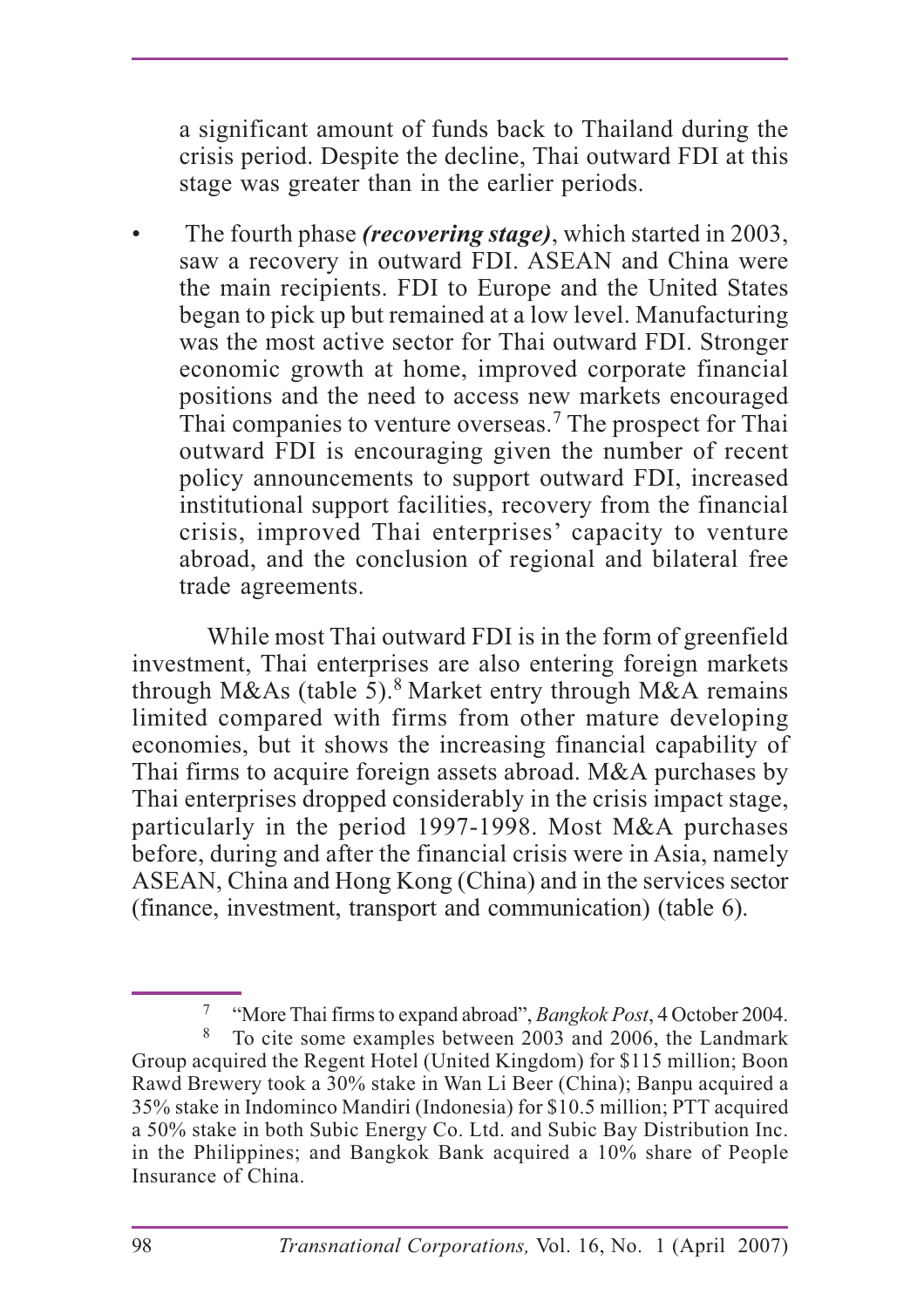#### **Table 5. Thailand: Cross-border M&A purchases by Thai companies, geographical distribution, 1990-1996, 1997-2002, 2003-2005, 1990-2005**

(Number of deals)

|                                      |    |    | 1990-1996  1997-2002  2003-2005  1990-2005 |    |
|--------------------------------------|----|----|--------------------------------------------|----|
| World                                | 37 | 16 | 23                                         | 76 |
| Developed countries and territories  | 14 |    |                                            | 21 |
| France                               |    |    |                                            |    |
| <b>United Kingdom</b>                |    |    |                                            |    |
| <b>United States</b>                 |    |    |                                            |    |
| Australia                            |    |    |                                            |    |
| Japan                                |    |    |                                            |    |
| Developing countries and territories | 23 | 12 | 20                                         | 55 |
| Asia and Oceania                     | 21 | 12 | 19                                         | 52 |
| China                                |    |    |                                            |    |
| Hong Kong, China                     |    |    |                                            |    |
| India                                |    |    |                                            |    |
| Indonesia                            |    |    |                                            |    |
| Philippines                          |    |    |                                            |    |
| Singapore                            |    |    |                                            |    |

*Source*: UNCTAD, M&As database.

#### **Table 6. Thailand: Cross-border M&A purchases by Thai companies, industry distribution, 1990-1996, 1997-2002, 2003- 2005, 1990-2005**

(Number of deals)

|                                             | 1990-1996 | 1997-2002 | 2003-2005 | 1990-2005 |
|---------------------------------------------|-----------|-----------|-----------|-----------|
| <b>Total industry</b>                       | 37        | 16        | 23        | 76        |
| Primary                                     |           |           |           |           |
| Secondary                                   |           |           |           | 25        |
| Food, beverages and tobacco                 |           |           |           |           |
| Textile, clothing and leather               |           |           |           |           |
| Printing, Publishing, and Allied Services 3 |           |           |           |           |
| Oil and Gas; Petroleum Refining             |           |           |           |           |
| Chemicals and chemical products             |           |           |           |           |
| Electrical and electronic equipment         |           |           |           |           |
| Motor vehicles and other                    |           |           |           |           |
| transport equipment                         |           |           |           |           |
| Services                                    |           |           |           |           |
| Construction                                |           |           |           |           |
| Hotels and restaurants                      |           |           |           |           |
| Trade                                       |           |           |           |           |
| Transport, storage and communications 7     |           |           |           |           |
| Finance                                     |           |           |           |           |
| Unknown                                     |           |           |           |           |

*Source*: UNCTAD, M&As database.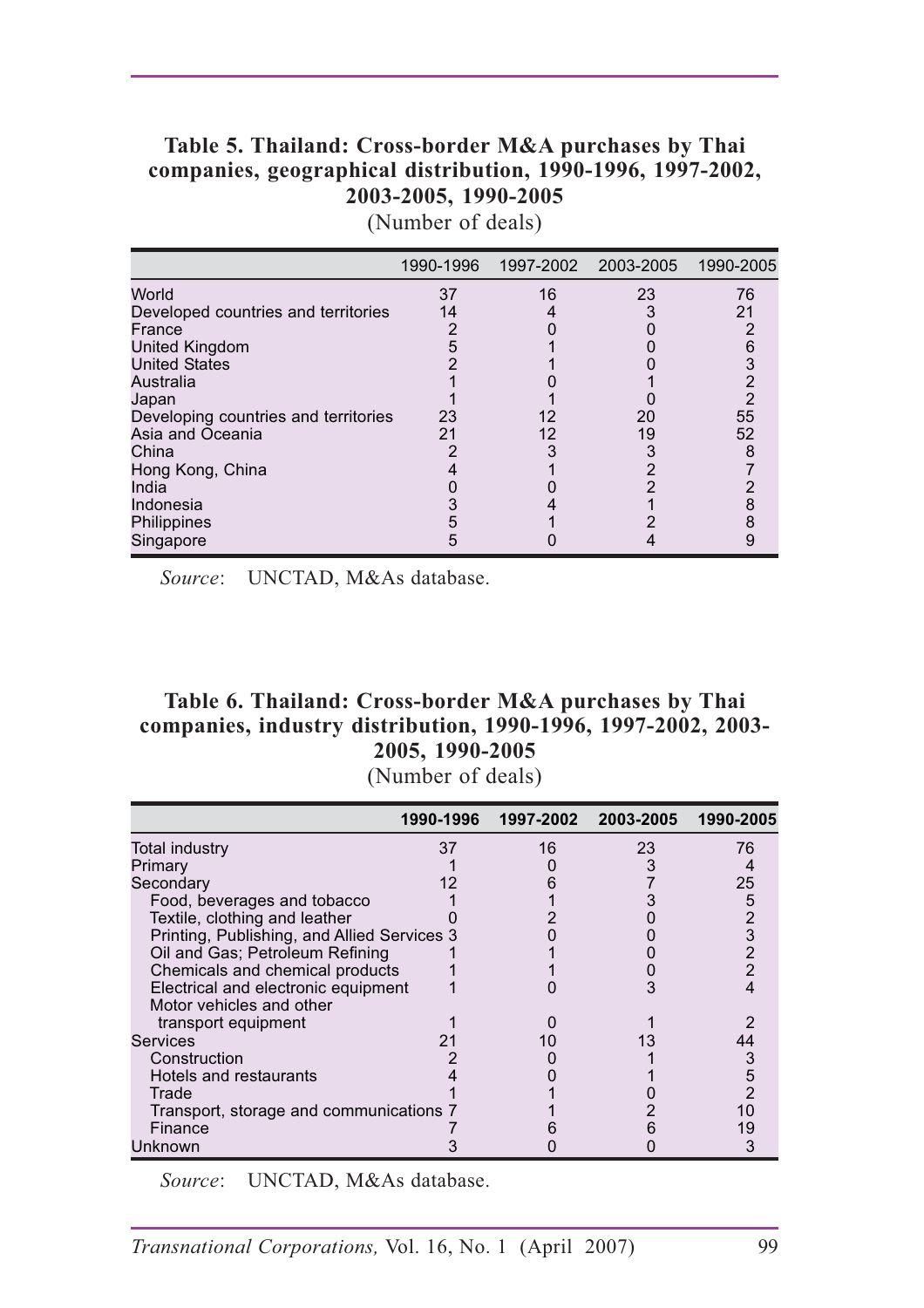#### **3. Drivers and motivations**

The motives driving outward FDI by Thai enterprises are a combination of inter-related reasons (table 7). They vary between firms, depending on the industry they operate in (e.g. textiles vs. restaurant business; manufacturing vs. resource base), the years of experience in internationalization (experienced internationalized firms have a higher tendency to locate further and to diversify their outward FDI activities than newer ones), the extent of overseas business networks (business contacts and networks facilitate outward expansion) and the purpose of outward FDI.

The desire to grow, expand markets and support trade and distribution channels were and still are the main drivers of Thai outward FDI. Hence, for both early and present Thai outward FDI, the market-seeking motive is significant. For instance, A&J Beauty Products Co. Ltd expanded overseas, through joint-venture arrangements, to market its cosmetics and hair-care products in the United States and France;<sup>9</sup> Siam Cement invested in the ASEAN region to strengthen its market presence and to be more effective in servicing the emerging markets in the region. Outward FDI by firms such as Amata, Loxley, S&P, Siam Cement, Saha Union and Thai Union was also driven by market-seeking motives (table 7). Efficiencyseeking outward FDI is a relatively recent development and has been due to the increasing cost of operating in Thailand in some industries (e.g. textiles, jewellery). The Thai firm, Pranda Jewelry, for instance, invested in China, Indonesia and Viet Nam, partly because of rising costs. However, cost in itself is not the major reason for Thai outward FDI.

In general, Thai firms invest abroad to increase competitiveness through extending their market reach, exploiting/strengthening their brand (S&P, Siam Cement) and ownership advantages such as business experience, skills or technological know-how (Amata, Thai President Foods, Pranda

<sup>&</sup>lt;sup>9</sup> "Thailand retailer Jae Leng set to expand at home and overseas", *Bangkok Post*, 10 April 2004.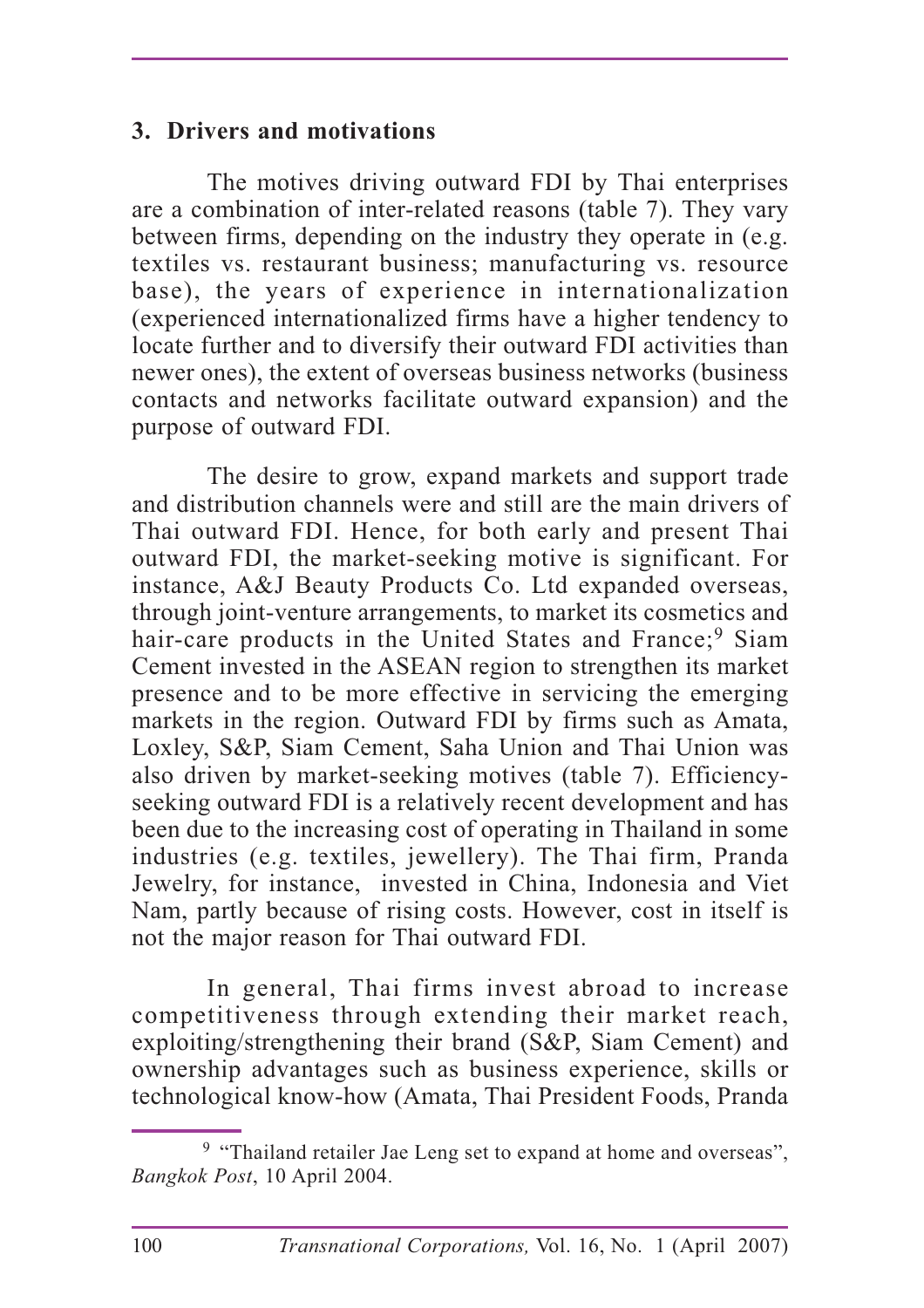|                                                                   | International<br>experience                                           | Fairly recent                                                                                                                                                              | Dates back to<br>1950s.                                                                                                                                           | Since 1970s                                                                                                                                                                                                                                           | Since 1990.                                                                                                           | Started since<br>1972.                                                                                                                                                                                                                                                                                                                           | $\ddot{\cdot}$ |  |  |  |
|-------------------------------------------------------------------|-----------------------------------------------------------------------|----------------------------------------------------------------------------------------------------------------------------------------------------------------------------|-------------------------------------------------------------------------------------------------------------------------------------------------------------------|-------------------------------------------------------------------------------------------------------------------------------------------------------------------------------------------------------------------------------------------------------|-----------------------------------------------------------------------------------------------------------------------|--------------------------------------------------------------------------------------------------------------------------------------------------------------------------------------------------------------------------------------------------------------------------------------------------------------------------------------------------|----------------|--|--|--|
|                                                                   | Activity abroad                                                       | Industrial estate<br>developer                                                                                                                                             | Mainly banking                                                                                                                                                    | other activities abroad,<br>such as in restaurants<br>Have diversified into<br>Mainly agro-industry<br>particularly in China.<br>and shopping malls)<br>related activities.                                                                           | Restaurant business.                                                                                                  | overseas investments in<br>operation (particularly<br>activities abroad such<br>textiles activities and<br>international schools<br>distribution business.<br>Expanded into other<br>as in energy and<br>in China). Have                                                                                                                         |                |  |  |  |
|                                                                   | Overseas geographical spread                                          | neighbouring country<br>Limited. Only in<br>(Viet Nam).                                                                                                                    | operations in United Kingdom<br>Have 21 overseas activities.<br>and the United States<br>Mainly in Asia. Have                                                     | 20 countries. Mainly in<br>investments in some<br>Extensive overseas<br>Asia.                                                                                                                                                                         | Mainly in the United Kingdom,<br>Switzerland, Singapore and<br>Have 17 overseas branches.<br>Taiwan Province of China | Extensive but with most<br>concentrated in China.<br>overseas activities                                                                                                                                                                                                                                                                         |                |  |  |  |
| Table 7. Profiles of Selected Internationalizing Thai Enterprises | Drivers/Motives                                                       | Build on experience of the company<br>of host country<br>Expansion of business abroad in<br>in industrial estate development<br>light of opportunities<br>Growth prospects | Aspires to be a leading regional bank<br>Investment opportunities in host<br>Expansion to new markets<br>Build banking network<br>Grow customer base<br>countries | Investment opportunities in host countries<br>Business networks and connections abroad<br>Support trade and distribution channels<br>Vision to be a global agrifood company<br>Exploit long term internationalization<br>Market-seeking<br>experience | value chains<br>Increase brand awareness<br>Expand market base<br>Better control of<br>Market seeking                 | Access and secure raw material supplies<br>Strengthen marketing and distribution<br>Market-seeking (especially in energy<br>Cost reduction especially in textiles<br>activities and international schools)<br>Opportunistic investment (energy<br>Business networks connection<br>manufacturing in China<br>and textiles activities)<br>channels |                |  |  |  |
|                                                                   | Industry                                                              | Industrial estate<br>developer                                                                                                                                             | Banking                                                                                                                                                           | Agro-business<br>and food<br>industry                                                                                                                                                                                                                 | restaurant<br>Food and                                                                                                | manufacturer of<br>Conglomerate.<br>textiles and<br>accessories<br>Started as                                                                                                                                                                                                                                                                    |                |  |  |  |
|                                                                   | Name                                                                  | Amata                                                                                                                                                                      | Bangkok<br>Bank                                                                                                                                                   | Pokphand<br>Charoen                                                                                                                                                                                                                                   | <b>S&amp;P</b>                                                                                                        | Saha Union                                                                                                                                                                                                                                                                                                                                       |                |  |  |  |
|                                                                   | 101<br>Transnational Corporations, Vol. 16, No. 1<br>(April)<br>2007) |                                                                                                                                                                            |                                                                                                                                                                   |                                                                                                                                                                                                                                                       |                                                                                                                       |                                                                                                                                                                                                                                                                                                                                                  |                |  |  |  |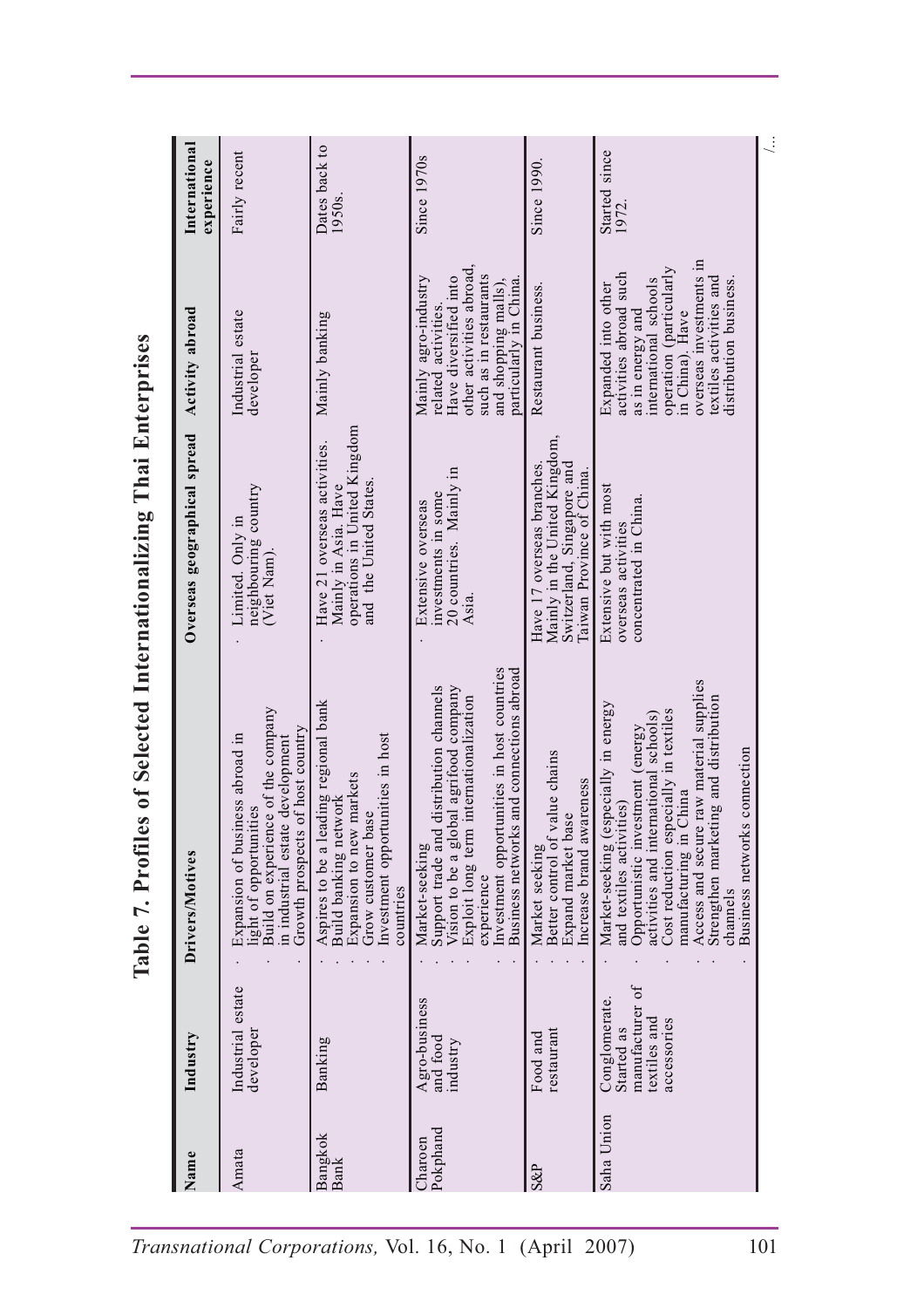|                                                                               | International<br>experience                                | Visibly since<br>1990.                                                                                                                                                                                                                                                         | Since the<br>1990s.                                                                                                                                                                           | Since 1991                                                                                                                                                       |                                                                          | More visibly<br>in the early<br>2000s.                                                                                                                                                                                                                                                                             |                                                                      |  |
|-------------------------------------------------------------------------------|------------------------------------------------------------|--------------------------------------------------------------------------------------------------------------------------------------------------------------------------------------------------------------------------------------------------------------------------------|-----------------------------------------------------------------------------------------------------------------------------------------------------------------------------------------------|------------------------------------------------------------------------------------------------------------------------------------------------------------------|--------------------------------------------------------------------------|--------------------------------------------------------------------------------------------------------------------------------------------------------------------------------------------------------------------------------------------------------------------------------------------------------------------|----------------------------------------------------------------------|--|
|                                                                               | Activity abroad                                            | Chemical production<br>Cement production<br>building materials.<br>and distribution.<br>and distribution<br>Production of                                                                                                                                                      | Distribution of seafood<br>products and holding<br>company activities.                                                                                                                        | distribution activities<br>Manufacturing and<br>noodles through<br>Marketing and<br>joint ventures.<br>selling instant                                           | facturing of soft drinks<br>Joint venture in manu-<br>Trading activities | development and<br>production of oil<br>Marketing and<br>Exploration<br>distribution<br>and gas                                                                                                                                                                                                                    |                                                                      |  |
|                                                                               | Overseas geographical spread                               | concentration in ASEAN<br>Extensive but mainly in<br>Asia with greater                                                                                                                                                                                                         | Limited. Mainly in China<br>and the United States.                                                                                                                                            | Have several joint investments,<br>mainly in Asia                                                                                                                | neighbouring countries.<br>Limited. Mainly in                            | overseas activities in Asia and the<br>exploration and production, it has<br>Pacific, Middle East and Africa.<br>overseas investment in ASEAN<br>countries and in China (Annex<br>overseas. In the area of natural<br>gas and oil marketing, it has<br>table 12). In the area of oil<br>Has significant investment |                                                                      |  |
| Table 7. Profiles of Selected Internationalizing Thai Enterprises (concluded) | Drivers/Motives                                            | Strengthen trade and distribution channels<br>Aspires to be a regional industry leader<br>Expand market base and the need to be<br>Better control of value chains<br>Regional integration factors<br>aterials<br>present in key markets<br>Sourcing of raw m<br>Market seeking | Strive for growth in revenues and profits<br>Aspire to be in leadership position in<br>Strengthen distribution channels<br>Expansion of market presence<br>seafood industry<br>Market-seeking | ad distribution channels<br>know-how in instant noodles making<br>Strengthen sales and distribution ch<br>Exploit the skills and technological<br>Market-seeking | Expand business<br>Market-seeking                                        | Better control of value chains (e.g.<br>control of petrol service stations).<br>Strengthen distribution channels<br>resources<br>Access to natural<br>Market-seeking                                                                                                                                               | Author, compiled from the respective company's reports and websites. |  |
|                                                                               | Industry                                                   | Siam Cement Conglomerate                                                                                                                                                                                                                                                       | Food                                                                                                                                                                                          |                                                                                                                                                                  | Conglomerate                                                             | Oil and gas                                                                                                                                                                                                                                                                                                        |                                                                      |  |
|                                                                               | Name                                                       | Group                                                                                                                                                                                                                                                                          | Thai Union                                                                                                                                                                                    | Thai President Food<br>Foods                                                                                                                                     | Loxley                                                                   | PTT                                                                                                                                                                                                                                                                                                                | Sources:                                                             |  |
| 102                                                                           | Transnational Corporations, Vol. 16, No. 1 (April<br>2007) |                                                                                                                                                                                                                                                                                |                                                                                                                                                                                               |                                                                                                                                                                  |                                                                          |                                                                                                                                                                                                                                                                                                                    |                                                                      |  |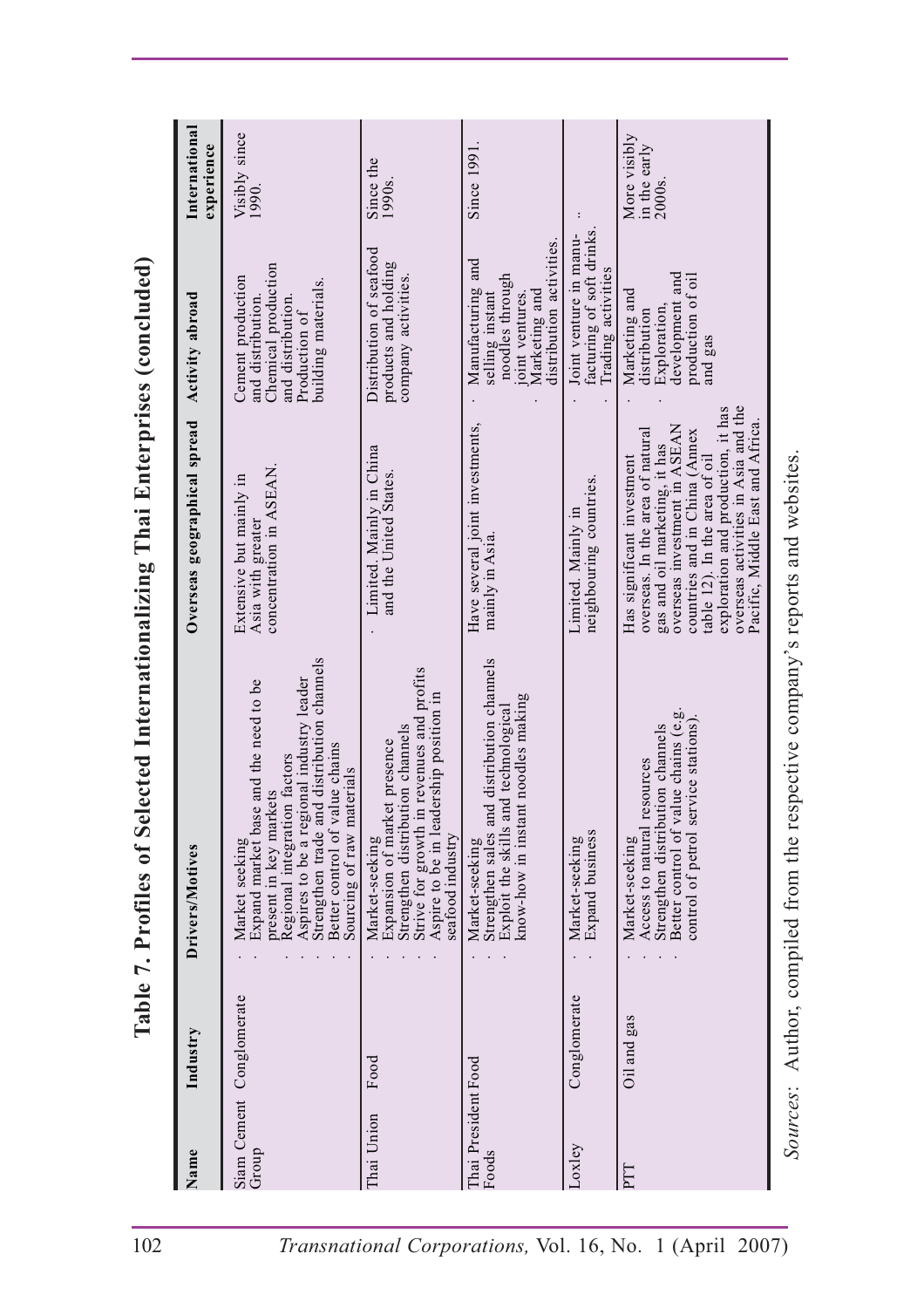Jewelry); to take advantage of emerging investment opportunities in host countries (Saha Union); and to relocate to a low-cost country.10 Labour-intensive production (e.g. garments) is gradually being relocated to countries with abundant low-cost labour, such as Cambodia and Lao PDR (Ministry of Foreign Affairs of Thailand and the United Nations Country Team in Thailand 2005, p. 40). For instance, Saha Union's investment in textiles manufacturing in China was motivated by the cost factor as was Pranda Jewelry's investment in neighbouring countries.<sup>11</sup>

Resource-seeking FDI by Thai firms is still limited and dominated by large industrial conglomerates (e.g. Siam Cement, Saha Union) and government linked companies (e.g. PTT). Thai outward FDI in the primary sector is much smaller compared with the manufacturing and services sectors (table 3). Banpu and other Thai companies have invested in mining in Lao PDR. Saha Union has invested in China, and a few other countries in Asia, for the sourcing of supplies (including electricity generation). Siam Cement has invested in Iran and ASEAN countries to secure low-cost raw materials. PTT, a leading oil and gas company, invested abroad to secure access to natural resources and markets as well as to strengthen its distribution channels.

Other drivers of Thai outward FDI include newly emerging investment opportunities in certain host countries, particularly in speculative investment in real estate and industrial estates development (Pavida, 2004). For instance, the cumulative experience of the leading industrial estate developer Amata at home, and the emerging opportunities and industrial growth prospects in Viet Nam, contributed to the company's decision

<sup>10</sup> Some Thai garment factories invested in Lao PDR and several footwear factories were established in the neighbouring countries because of cost reasons (Brimble and Atchaka, 2005).

<sup>&</sup>lt;sup>11</sup> See Saha Union Public Company Limited Annual Report 2005 and "Viet Nam, a 'Gold Mine' for Pranda Jewelry plc", Investment and Trade Promotion Centre (http:itpc.hochiminhcity.gov.vn/en/business\_news/ business-day/2004/03/Folder.2004-03-30.4815/News\_Item.2004-03- 30.0423.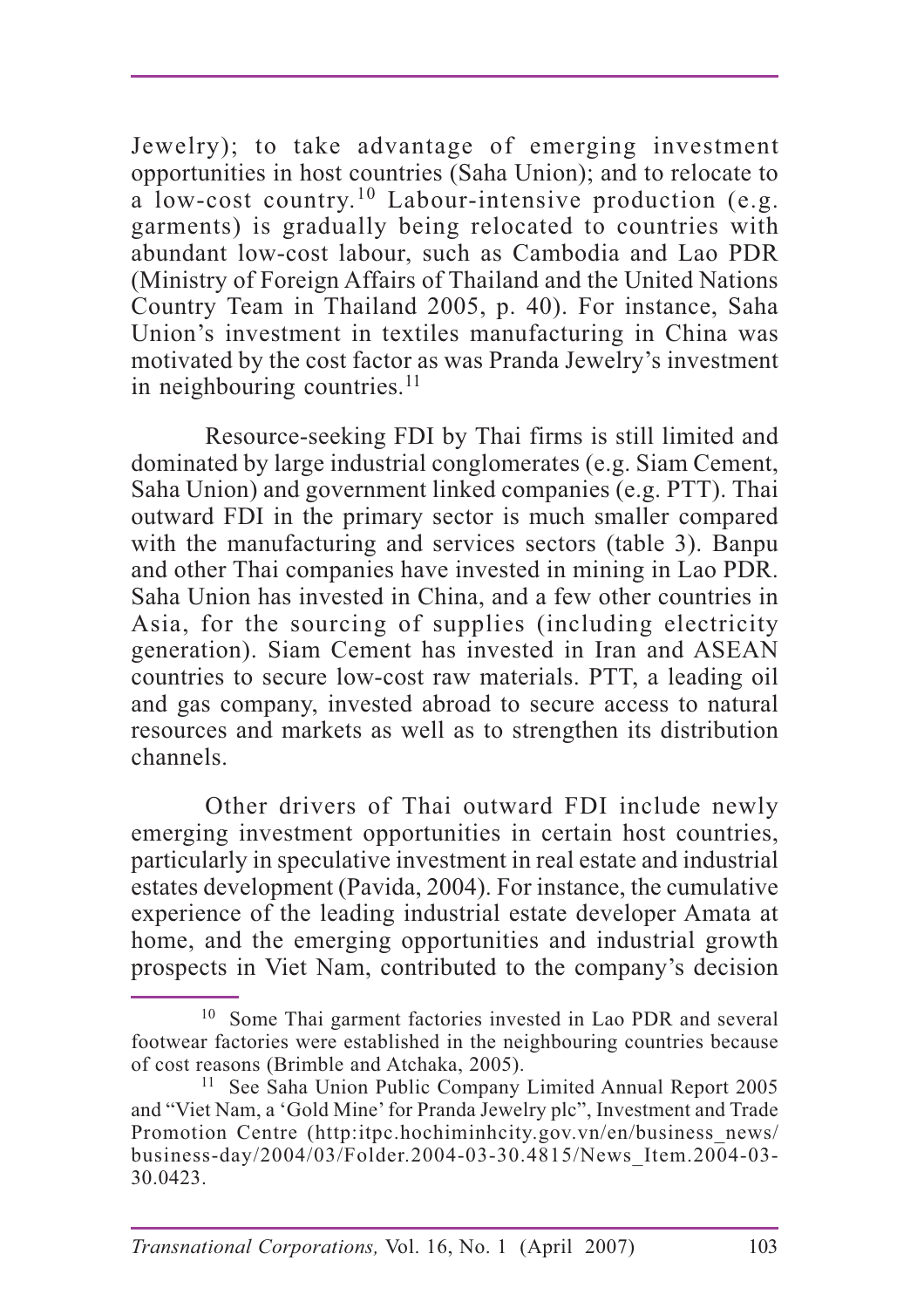to invest in that country.12 Business networks and contacts in host countries (e.g. in the cases of Saha Union and the agroindustrial conglomerate CP) and the vision of top management to strengthen their market positions (e.g. in the cases of Thai Union, Bangkok Bank, CP, Siam Cement) were also the driving factors of Thai investment overseas. S&P's investment overseas is an example of Thai enterprises investing abroad to build brand awareness.

Government encouragement of Thai firms to invest abroad, for instance through the provision of financial facilities, certainly influenced the internationalization of Thai enterprises (see section 6). Regional integration in ASEAN and the desire of some Thai firms to raise their regional profiles also contributed to recent development in Thai outward FDI.

Another reason that has encouraged Thai outward FDI to neighbouring countries, such as Cambodia, Lao PDR and Viet Nam, is related to the impact of Thai Overseas Development Assistance on the improvement of infrastructure in these countries, which created new investment opportunities (Ministry of Foreign Affairs of Thailand and the United Nations Country Team in Thailand 2005, p. 38; table 8).

| Ministry/Agency                                                                | Amount/Country                                              |
|--------------------------------------------------------------------------------|-------------------------------------------------------------|
| Ministry of Finance                                                            | \$48.8 millions for GMS countries <sup>a</sup>              |
| <b>Export-Import Bank of Thailand</b><br><b>Export-Import Bank of Thailand</b> | \$60.0 millions for Lao PDR<br>\$30.0 millions for Maldives |
| <b>Export-Import Bank of Thailand</b>                                          | \$8.4 millions for Cambodia                                 |

**Table 8. Thailand: ODA qualified loans in 2002/2003** (Millions of dollars)

*Source*: Ministry of Foreign Affairs of Thailand and the United Nations Country Team in Thailand, 2005.

<sup>a</sup> GMS refers to the Greater Mekong Sub-region comprising Cambodia, Lao PDR, Myanmar, Viet Nam, Thailand and Yunnan Province of China.

<sup>&</sup>lt;sup>12</sup> See "Amata industrial estate developer: company background and description", January 2006 (http://www.amata.com/corporate/ background.aspx).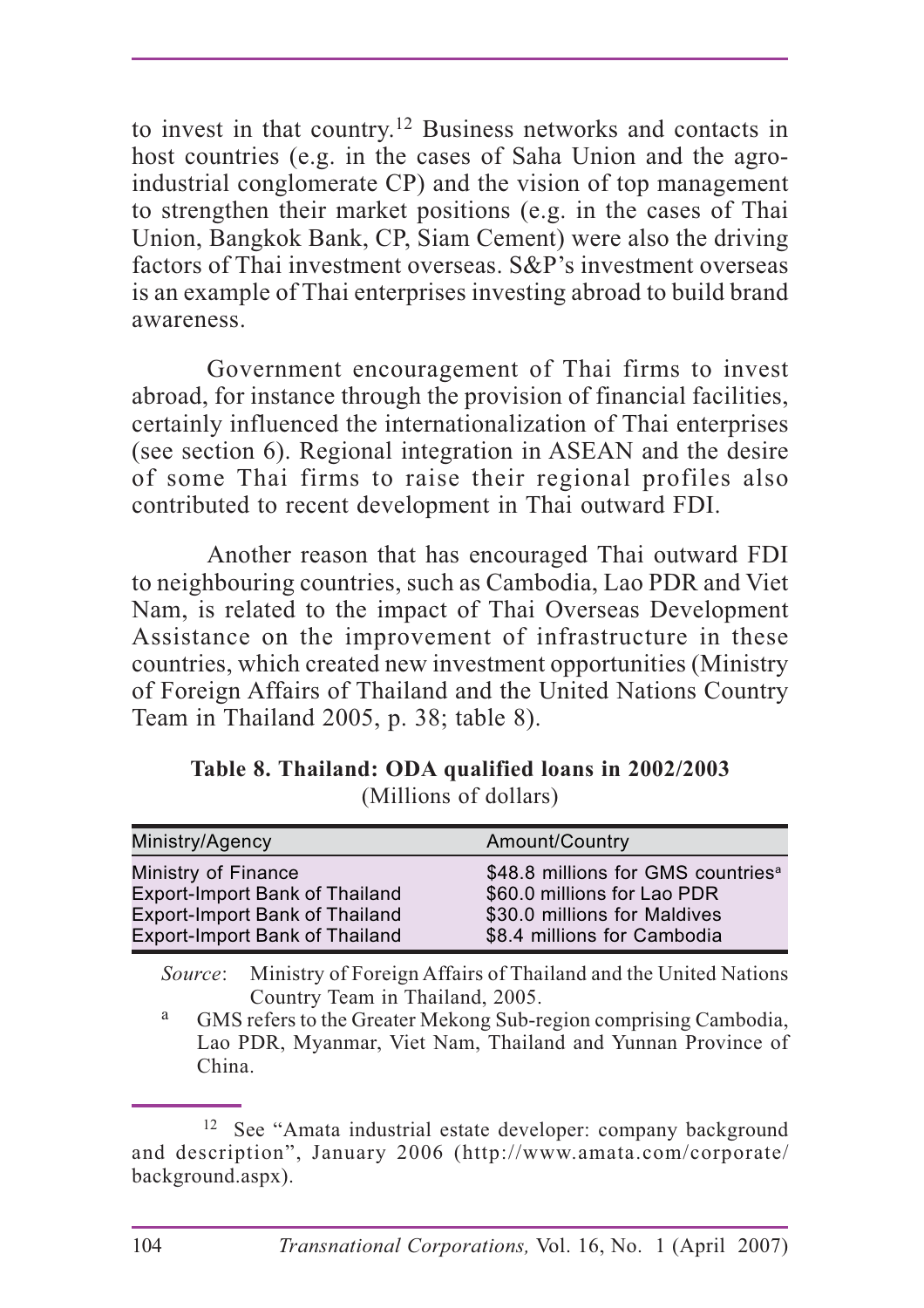While the market-seeking motive accounts for a large part of Thai outward FDI for all industries, there are some distinctive sectoral differences. The need to access natural resources and to better control value chains are more closely associated with outward FDI in mining, including the oil and gas industries. In services, exploiting ownership advantages such as brand, business experience and business networks appears to be a more important reason. Speculative factors such as investment opportunities and the growth potential of the host country have also influenced investment decisions. In the manufacturing sector, a wide range of reasons motivate outward FDI. They include the sourcing of raw materials, exploiting ownership advantages, strengthening distribution channels, lowering costs and realizing the owners' vision. Regional factors, including economic integration and geographical proximity and cultural affinity, have influenced the location decision of Thai overseas investment in all three sectors.

#### **4. Outward FDI and enterprise competitiveness**

Success in operating abroad is not automatic and there is no guarantee that outward FDI will contribute to increasing the overall competitiveness of an internationalizing enterprise. Much would depend on the motive, corporate strategy, capacity of the firm (for managing international business activities involving complex cultural and legal issues) and the extent of synergy created by the outward FDI activities for the group as a whole  $^{13}$ 

There are instances of successful Thai enterprise internationalization, as well as of failures. For example, outward FDI activities contributed about 32% to S&P's overall revenues from its restaurant business and 20% to the group's revenues in 2005. The share of revenues from overseas restaurant activities has also been increasing as has the average annual revenues generated by each overseas branch compared to branches in

<sup>&</sup>lt;sup>13</sup> For more information on outward FDI and enterprise competitiveness, see UNCTAD (2007).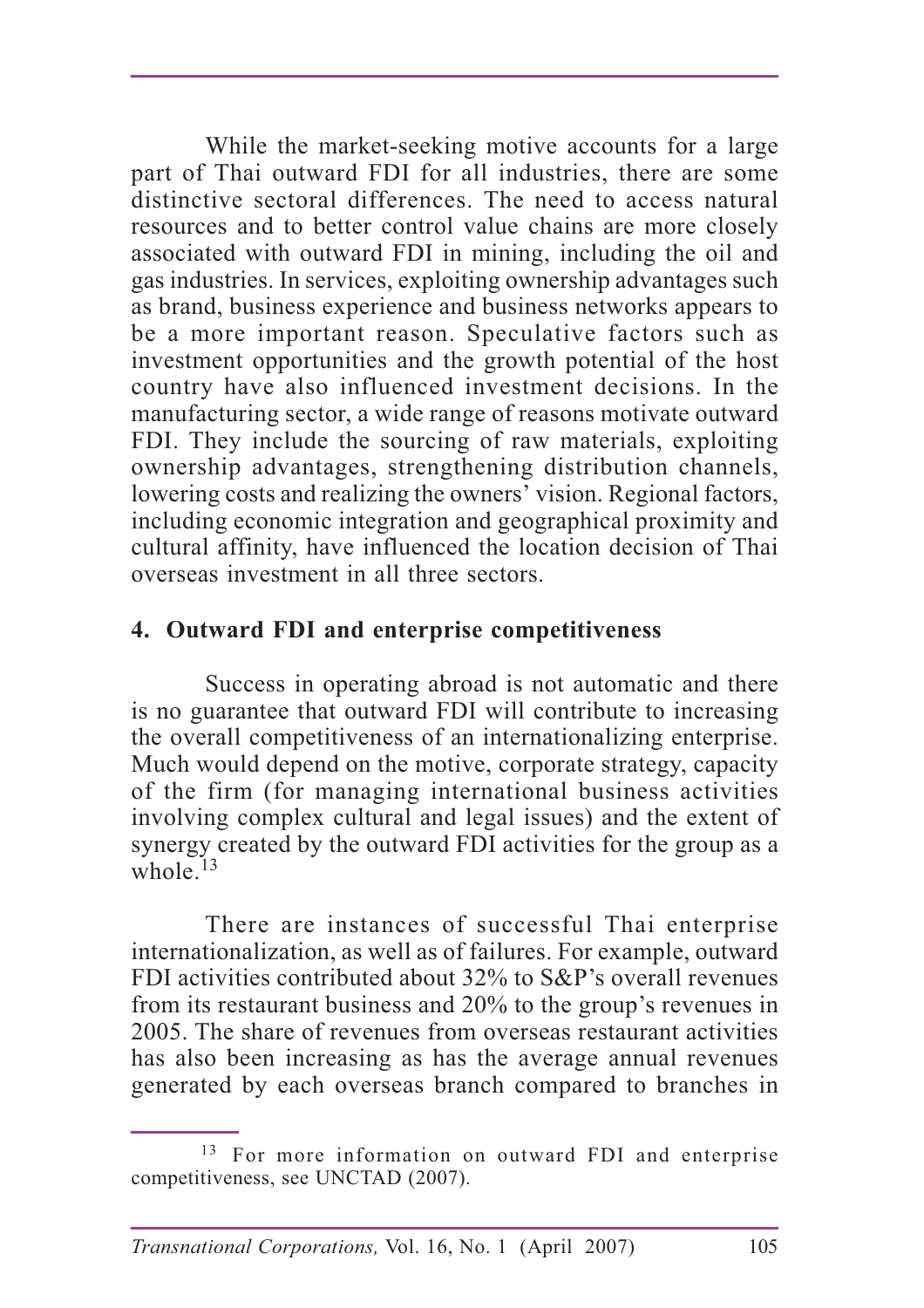Thailand. Outward FDI activities contributed to the steady increase in the sales of Thai Union in the period 2002-2004. The share of overseas sales in the total sales of Thai Union rose from 39.5% in 2002 to 49% in 2004. In the case of Saha Union, its energy business in China is profitable and the firm has decided to expand its power plants' capacity. Internationalization has also contributed to the diversification and growth of the business activities and revenues of Saha Union. Internationalization has helped Siam Cement and CP to expand their market bases and to become industry leaders in the region. Pranda Jewelry is expanding its overseas activities because of increasing demand and growth potential for its products.

There are cases in which outward FDI has not contributed to increasing competitiveness, including Thai President Foods' troubled operations in China (Pavida, 2004). While corporate strategy on internationalization that was not well thought through contributed to the subsequent failure of some Thai outward FDI activities in the period 1997-2002, the financial crisis and excessive exposure to currency risks also undermined their overseas ventures and competitiveness. There is a need to differentiate financing decision from real investment decision when evaluating the cases that unfolded during the crisis period. If the failures of outward FDI activities were due to an inappropriate financing decision, then it does not necessarily follow that outward FDI did not lead to increasing competitiveness of Thai firms. The sales of assets abroad might have been due to an excessive debt obligation in the light of a significant depreciation of the home currency and a pressing need to relieve the precarious financial situation. In other words, cases that were largely influenced by the financial crisis have to be sieved out in assessing the impact of outward FDI on Thai enterprise competitiveness as they were not operating in normal circumstances.

# **5. Challenges and obstacles to Thai outward FDI**

Thai enterprises face a number of challenges and obstacles when going abroad. The main challenges are capacity constraints and complacency on the part of Thai firms. The major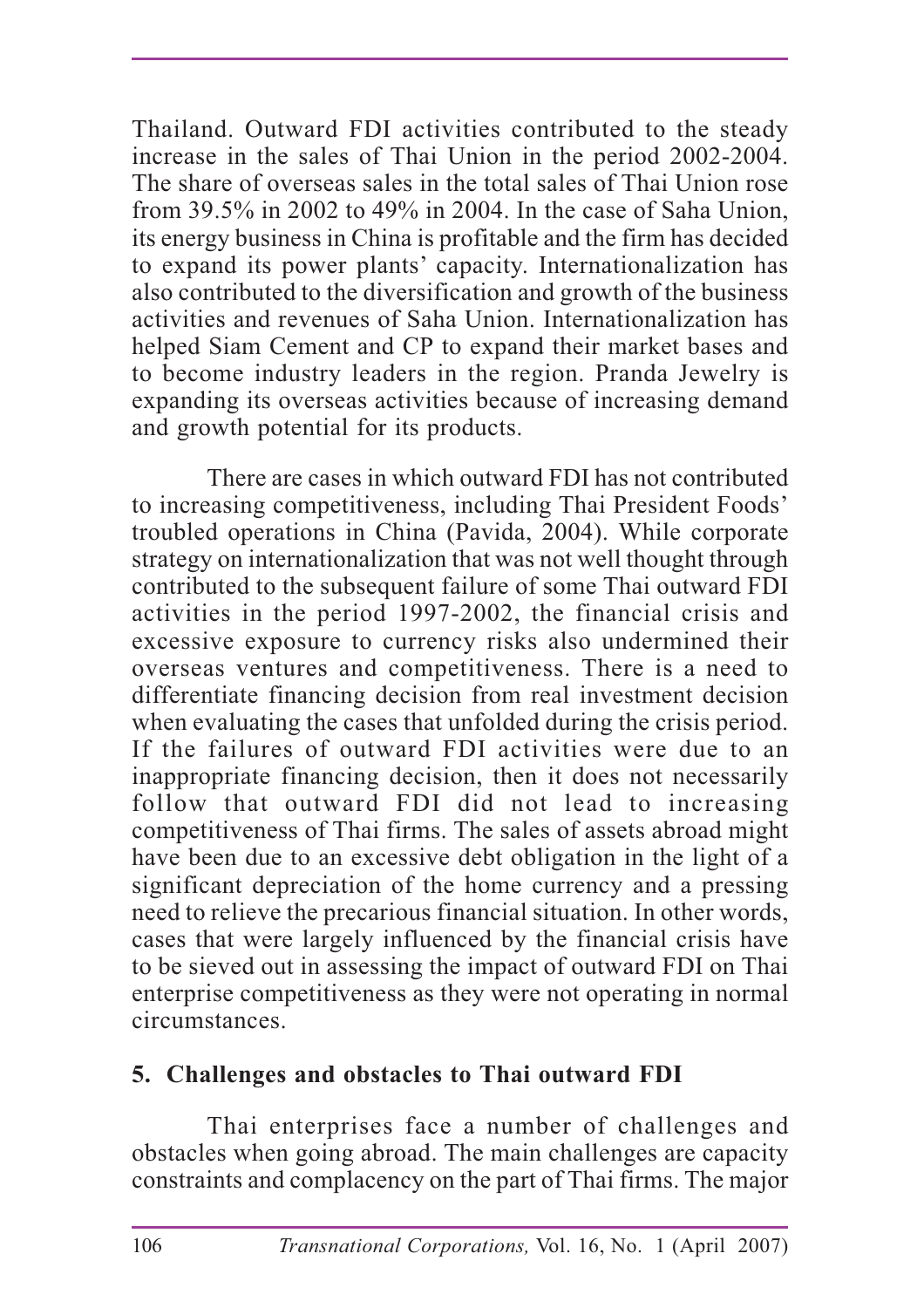issues facing Thai enterprises' overseas investment include the following: $14$ 

- Difficulties in understanding complex policies and regulations in host countries,
- A lack of market information. Many Thai investors lack indepth information on host country markets, which results in reluctance and delay in decision-making on outward FDI.
- A lack of coherent institutional support and government guidance also plays a role. Although the Government of Thailand has provided several measures to promote outward FDI, unclear policies and programmes and the lack of coordination among the various implementing agencies have confused Thai enterprises.
- Few significant Thai government incentives encouraging Thai firms to invest overseas. Other countries offer various incentives such as grants, subsidized loans or tax breaks to encourage their enterprises to go abroad.
- Limited access to finance has restricted Thai firms, especially SMEs, to venture abroad. The difficulties in raising funds from Thai financial institutions – as assets overseas cannot often be used as collateral – have restricted Thai enterprises' ability to raise finance.
- The absence of skilled human resources, especially in middle management, has constrained Thai outward FDI. The lack of language skills and the reluctance of qualified Thai managers to work abroad have also limited Thai enterprise capacity to internationalize.
- Aside from the above home country factors, host countries' constraints have also contributed to restricting Thai outward FDI. These include strict foreign exchange controls,

<sup>14</sup> For more details, see Brimble and Atchaka (2005), Atchaka (2004), NIDA (2005), Bangkok Bank (2005) and UTCC (2005a, 2005b).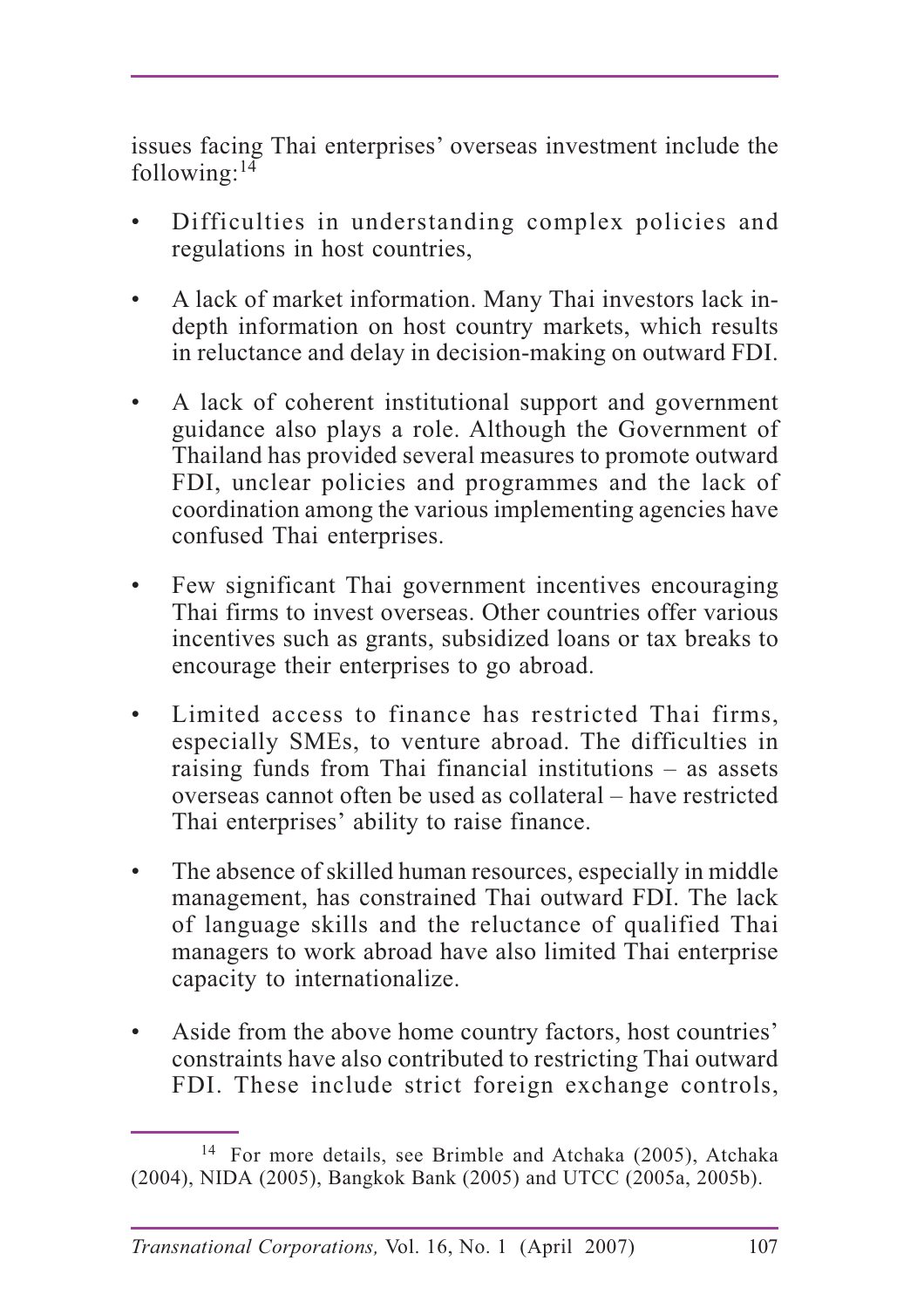restricted market access, inadequate infrastructure facilities, limits to the hiring of Thai expatriates, higher transaction costs and difficulty in finding suitable local joint venture partners. In some cases, the absence of bilateral investment agreements to protect investments contributes to insecurity and uncertainty about overseas investments by Thai enterprises.

#### **6. Outward FDI policy and support measures**

Thailand does not have a specific policy on outward FDI. However, the Government has been encouraging Thai enterprises to go abroad since the early 1990s through various measures and institutional support facilities. It had also signed 39 bilateral investment treaties and 56 double taxation treaties with partner economies by 1 January  $2006$ ,  $15$  and concluded various regional arrangements (ASEAN Free Trade Area, ASEAN Investment Area, ASEAN Framework Agreement on Services) and bilateral FTA agreements (with Australia, China, India, New Zealand), which contain investment provisions. The Thailand-Australia Free Trade Agreement is expected to open up Australia to Thai investment, including Thai restaurant businesses.<sup>16</sup>

The Government of Thailand also encourages Thai investment in infrastructure, such as the construction of roads and bridges, in various sub-regional economic cooperation areas of which Thailand is a member. These sub-regional areas include the Greater Mekong Sub-region (GMS), the Bay of Bengal Initiative for Multi-sectoral Technical and Economic Cooperation (BIMST-EC) and Ayeyawady-Chao Phraya, Mekong Economic Cooperation Strategy (ACMECS) (UTCC 2005a).

<sup>15 &</sup>quot;Agreement for the Avoidance of Double Taxation", 27 September 2005 (http//www.mfa.go.th/web/988.php) and "Agreement for the Promotion and Protection of Investments", 27 September 2005 (http://www.mfa.go.th/ web/989.php).

<sup>&</sup>lt;sup>16</sup> See Australia-Thailand Business Council Bulletin, "Thailand-Australia Free Trade Agreement", December 2004.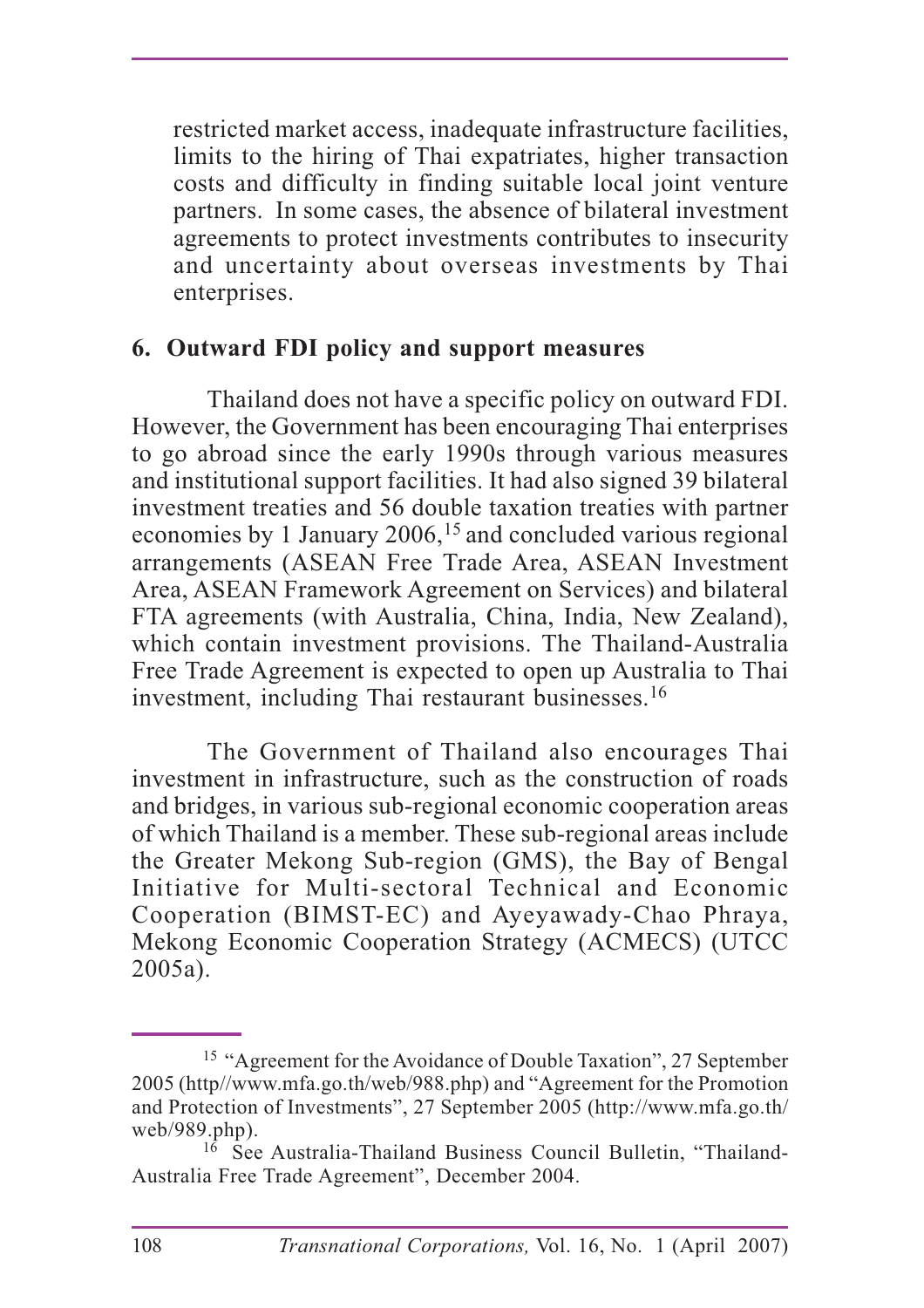Institutions that provide outward FDI support include the Board of Investment (BOI), EXIM Bank of Thailand, the Federation of Thai Industries, the Thailand Board of Trade, the Ministry of Finance and the Ministry of Foreign Affairs.

#### **BOI**

The BOI has been supporting Thai outward FDI since 1991 (Atchaka, 2004) and organizes outward investment missions to neighbouring countries,<sup>17</sup> as well as outward FDI seminars in Thailand and target host countries. It also provides guidance to Thai firms regarding investing abroad, especially in neighbouring countries. Other services and support provided by the BOI include business matchmaking, and country desks managed by consultants with expertise and experience on the assigned country.

The BOI has targeted three clusters of industries for outward FDI promotion. The first cluster consists of industries that are deemed to promote Thailand as a regional centre and have a beneficial impact on Thailand's economic development, and include petrochemicals, natural gas/energy, auto parts, agribusiness and electrical parts. A second cluster includes industries that have encountered limitations in domestic market expansion, such as fisheries, textiles and garments, animal farming and jewellery. The final cluster covers industries that possess global potential, such as telecommunications, industrial estates, construction, animal feeds, sugar, plastic, leather products, tourism, and the restaurant and hotel business (Pavida, 2004; Brimble and Atchaka, 2005).

#### **EXIM Bank**

The EXIM bank provides various services and financing facilities to support the internationalization of Thai enterprises through outward FDI (Annex A). It has entered into partnership

<sup>17</sup> Including new emerging economies such as China, India, Pakistan and Bangladesh.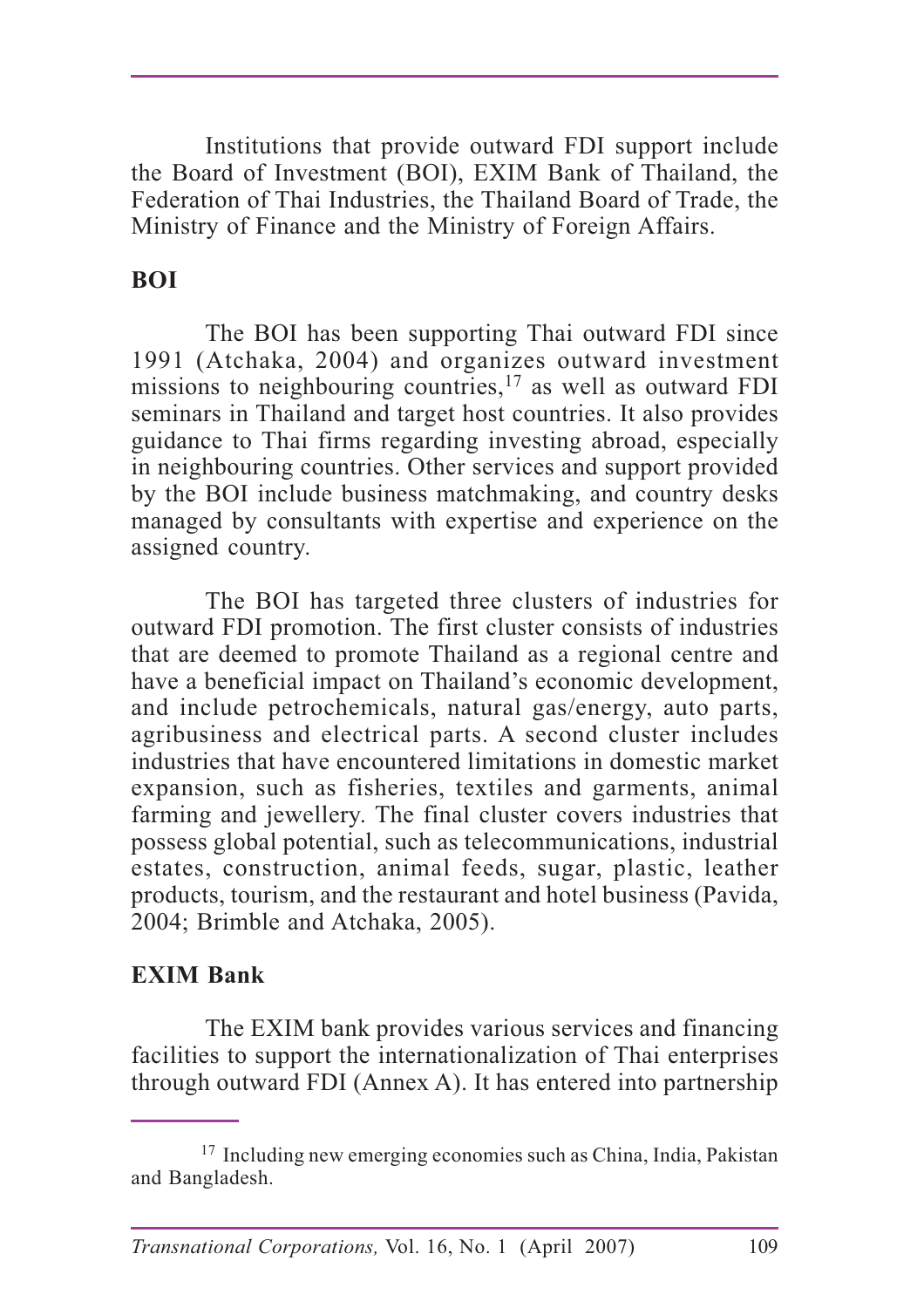with leading academic institutions in the country and the Federation of Thai Industries to increase the capacity of Thai enterprises to invest abroad. The Bank and the Federation of Thai Industries jointly promote Thai investment and industrial relocation abroad by providing financial facilities and information on investment opportunities worldwide.

# *Ministry of Finance*

The Ministry of Finance also provides support for outward FDI through double taxation treaties and tax relief. For instance, on 17 August 2004, the Government approved a new taxation package, which includes a provision that allows Thai companies that repatriate profits from abroad to have tax liability waived.<sup>18</sup>

# *Ministry of Foreign Affairs*

The ministry provides overseas development assistance and technical cooperation to other countries, particularly neighbouring countries. Such assistance helps to raise the profile of Thailand in the recipient countries and creates investment opportunities for Thai enterprises (Ministry of Foreign Affairs of Thailand and United Nations Country Team in Thailand 2005).

#### **Thai Business Associations** *Thai Business Associations*

Finally, the Federation of Thai Industries and the Thailand Board of Trade support Thai outward FDI. This is done through organizing overseas business visits, business seminars and dialogue with business associations of other countries.

# **7. Conclusion**

In a business environment where competition at home and abroad is intensifying, a strategy to operate only in the domestic market would increasingly be difficult for Thai firms to maintain. This is especially the case for those firms facing cost disadvantages and limited scope for growth (textiles and

<sup>18</sup> See http://www.boi.go.th/english/newsuse/newsuse.html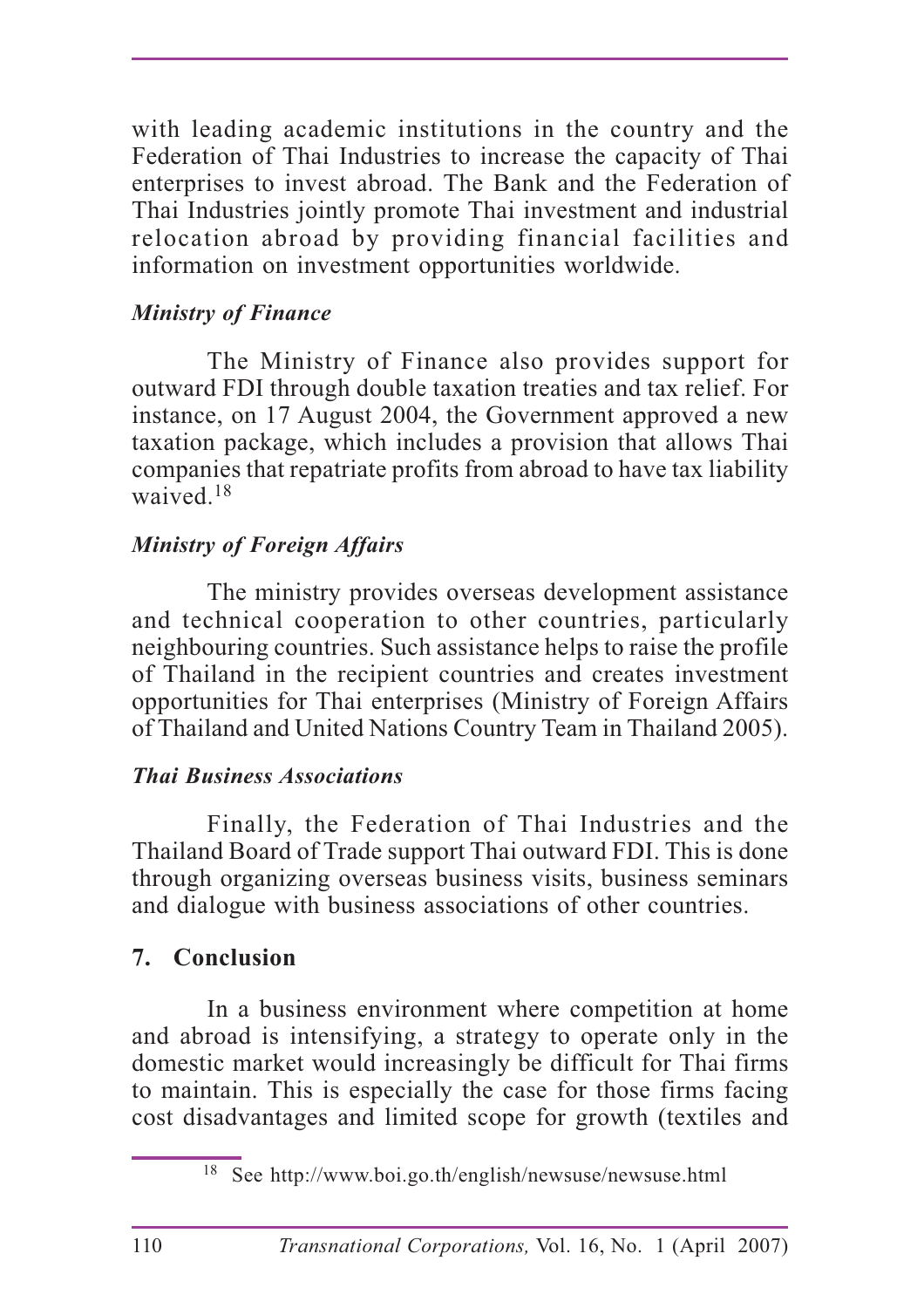garments, jewellery). Similarly, Thai enterprises that possess certain advantages (product advantage and specific business experience) and brands (Thai restaurants) would be depriving themselves of an opportunity to realize their business potential if they did not internationalize. Thai firms have been investing abroad for a combination of these reasons.

Enterprise internationalization provides a channel for Thai firms to increase competitiveness by helping them to capture new markets, exercise better control of their value chains, secure raw materials, obtain access to foreign knowledge and technologies and to relocate production processes to lower cost countries in order to survive.

In this regard, Thai firms with the capacity to internationalize should be encouraged to do so to enable them to take advantage of the benefits of globalization, including the effect of regional integration in ASEAN. Raising awareness of enterprise internationalization among Thai firms, including SMEs, and increasing the capacity of more Thai managers to run international businesses are important strategic considerations in that respect.

A regular public-private sector dialogue to exchange ideas and experiences might be an avenue worth exploring. Specific facilities and programmes to strengthen the capacity of Thai firms to internationalize (similar to the ongoing programme to train Thai chefs to work for Thai restaurants abroad) would help. Such specific programmes could include the training of Thai executives in international business issues in cooperation with leading business schools in the country and international organizations. Institutional support facilities could be extended to cover the coaching of Thai firms to become better prepared for internationalization, e.g. offering advice on drawing up viable international expansion business plans, sensitizing them to the labour and cultural issues of host countries and offering more focused and strategic business advisory facilities.

Greater cooperation with investment promotion agencies in other countries (for instance in searching for joint venture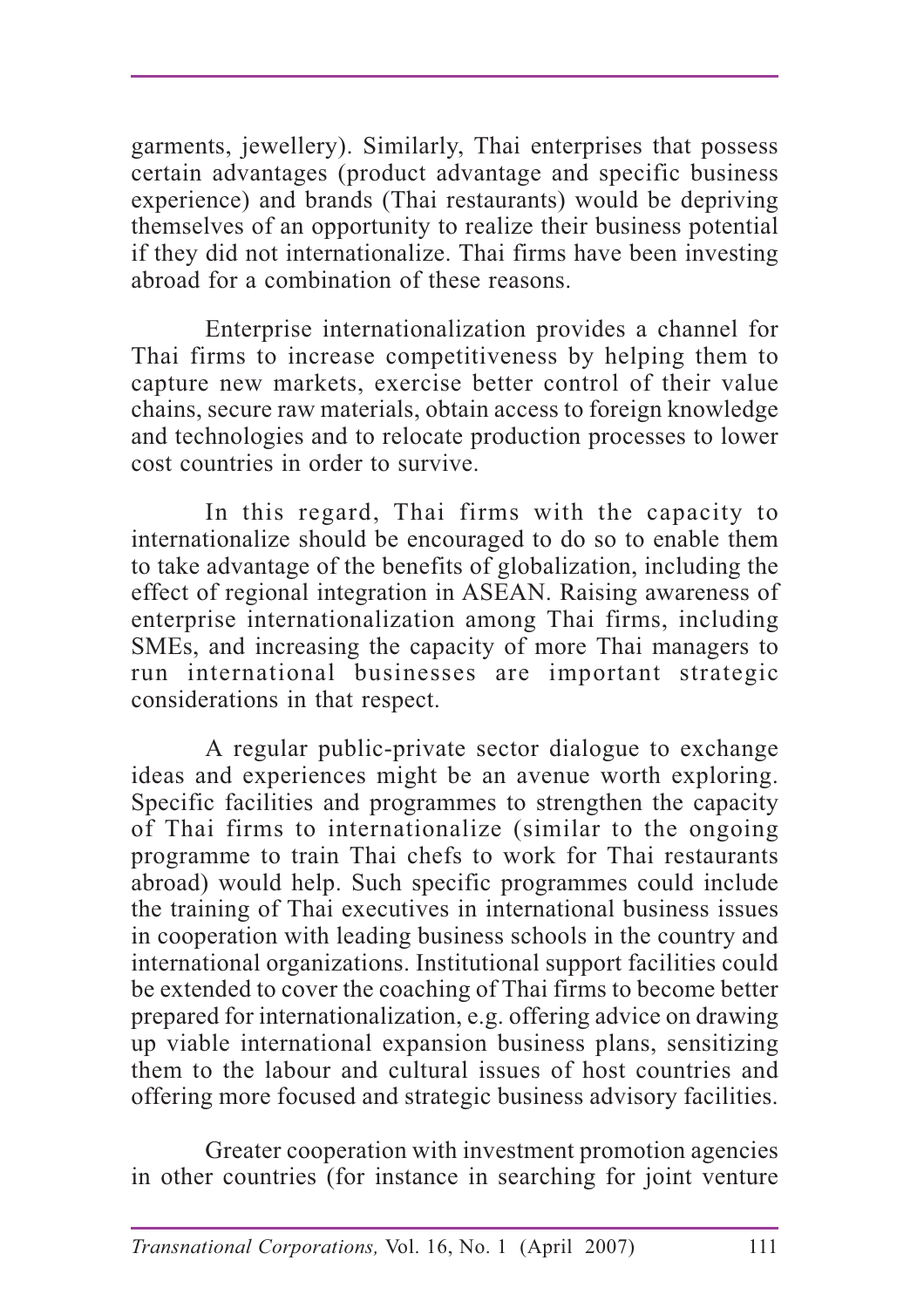partners), as well as networking with Thai private sector organizations and firms in target host countries would also help encourage Thai outward FDI.

#### **References**

- Atchaka Brimble (2004). "Strategy for Thai overseas investment promotion", prepared for the Office of the Board of Investment (in Thai).
- Brimble, Peter and Atchaka Sibunrung (2005). "Outward foreign direct investment flows from Thailand". Paper prepared for the UNCTAD Expert Meeting on Enhancing the Productive Capacity of Developing Country Firms through Internationalization, Geneva, 5-7 December.
- Bangkok Bank (2005). *Manual for Investment in Vietnam*, Final report prepared by the Research Department for the Office of the Board of Investment, February, 2005 (in Thai).
- Ministry of Foreign Affairs of Thailand and United Nations Country Team in Thailand (2005). *Global Partnership for Development: Thailand's Contributions to Millennium Development Goal 8*. (Ministry of Foreign Affairs of Thailand and United Nations Country Team: Bangkok).
- NESDB and UN (2004). "*Thailand Millennium Development Goals Report, 2004*", Office of the National Economic and Social Development Board and United Nations Country Team in Thailand.
- NIDA (2005). *Second Report on Activities of the BOI Chinese Desk Project Phase 2*, prepared by the Research Center of the National Institute for Development Administration for the Office of the Board of Investment, March 2005, (in Thai).
- Pavida Pananond (2001). "The making of Thai multinationals: A comparative study of Thailand's CP and Siam Cement groups", *Journal of Asian Business*, Vol. 17, No. 3, pp. 41-70.
- Pavida Pananond (2004). "Thai multinationals after the crisis: Trends and prospects", *ASEAN Economic Bulletin*, Vol. 21, No. 1, April, pp. 106- 126.
- Somkiat Osotsapa and Suthipand Chirathivat (1997). "Business strategies of transnational corporations from Thailand" in *Competitive Business Strategies of Asian Transnational Corporations* (United Nations: New York).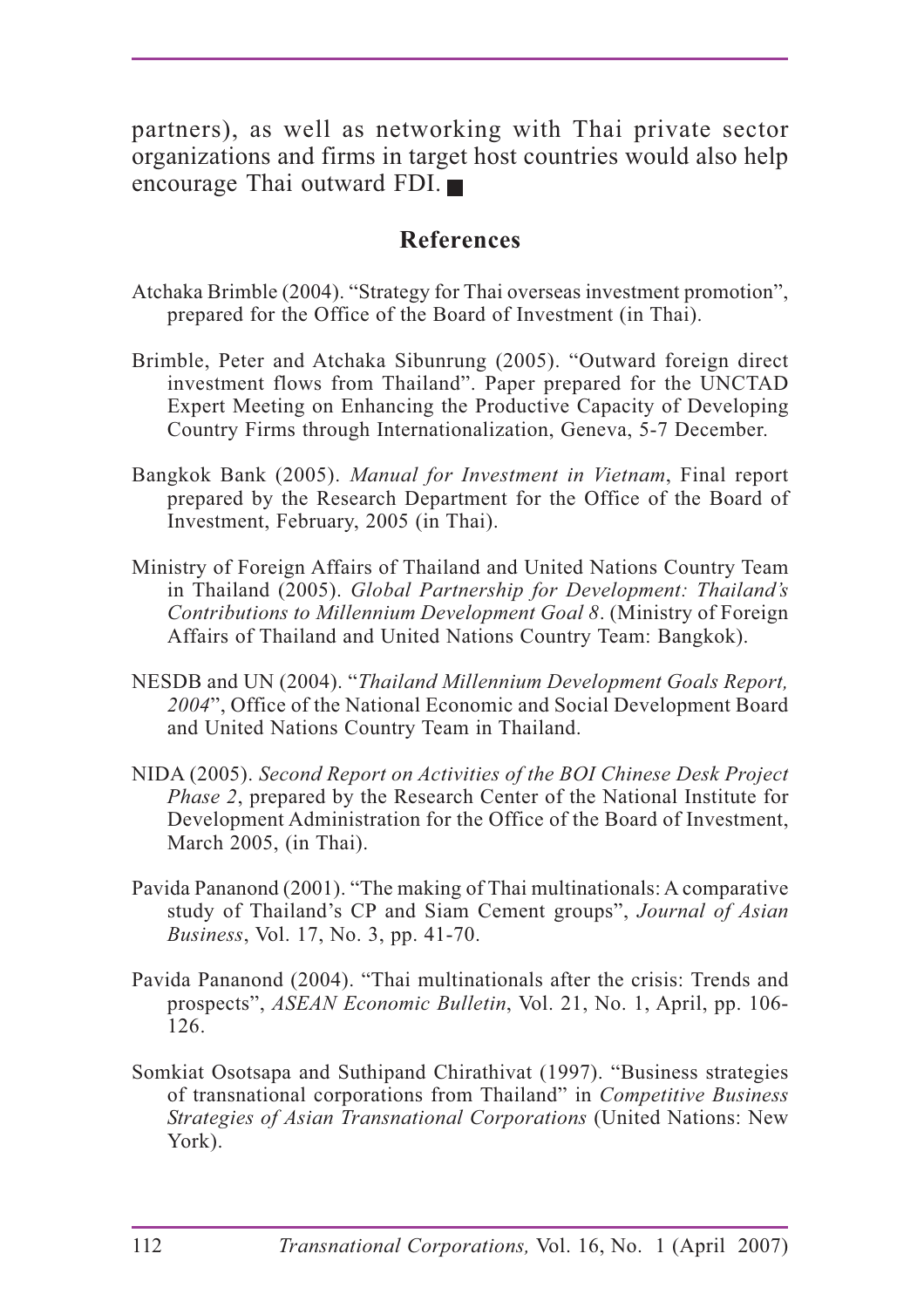- UTCC (2005a). *Report on a Study Tour of Investment Opportunities in Laos PDR,* prepared by the International Trade Study Center, University of the Thai Chamber of Commerce for the Office of the Board of Investment, February, 2005 (in Thai).
- UTCC (2005b). *Report on Investment and Investment Promotion Strategy,* prepared under a Study on the Promotion of Thai Investment in ECS Countries (Laos PDR, Cambodia and Myanmar) by the International Trade Study Center, University of the Thai Chamber of Commerce for the Office of the Board of Investment, February, 2005 (in Thai).
- Viraphong Vachratith (1992). "Thai investment abroad", *Bangkok Bank Monthly Review*, Vol. 33, April, pp. 10-21.
- UNCTAD (2005). *World Investment Report 2005: Transnational Corporations and the Internationalization of R&D* (New York and Geneva: United Nations).
- UNCTAD (2006). *World Investment Report 2006: FDI from Developing and Transition Economies: Implications for Development* (New York and Geneva: United Nations).
- UNCTAD (2007). Global Players from Emerging Markets: Strengthening Enterprise Competitiveness through Outward Investment. UNCTAD/ ITE/TEB/2006/9 (New York and Geneva: United Nations).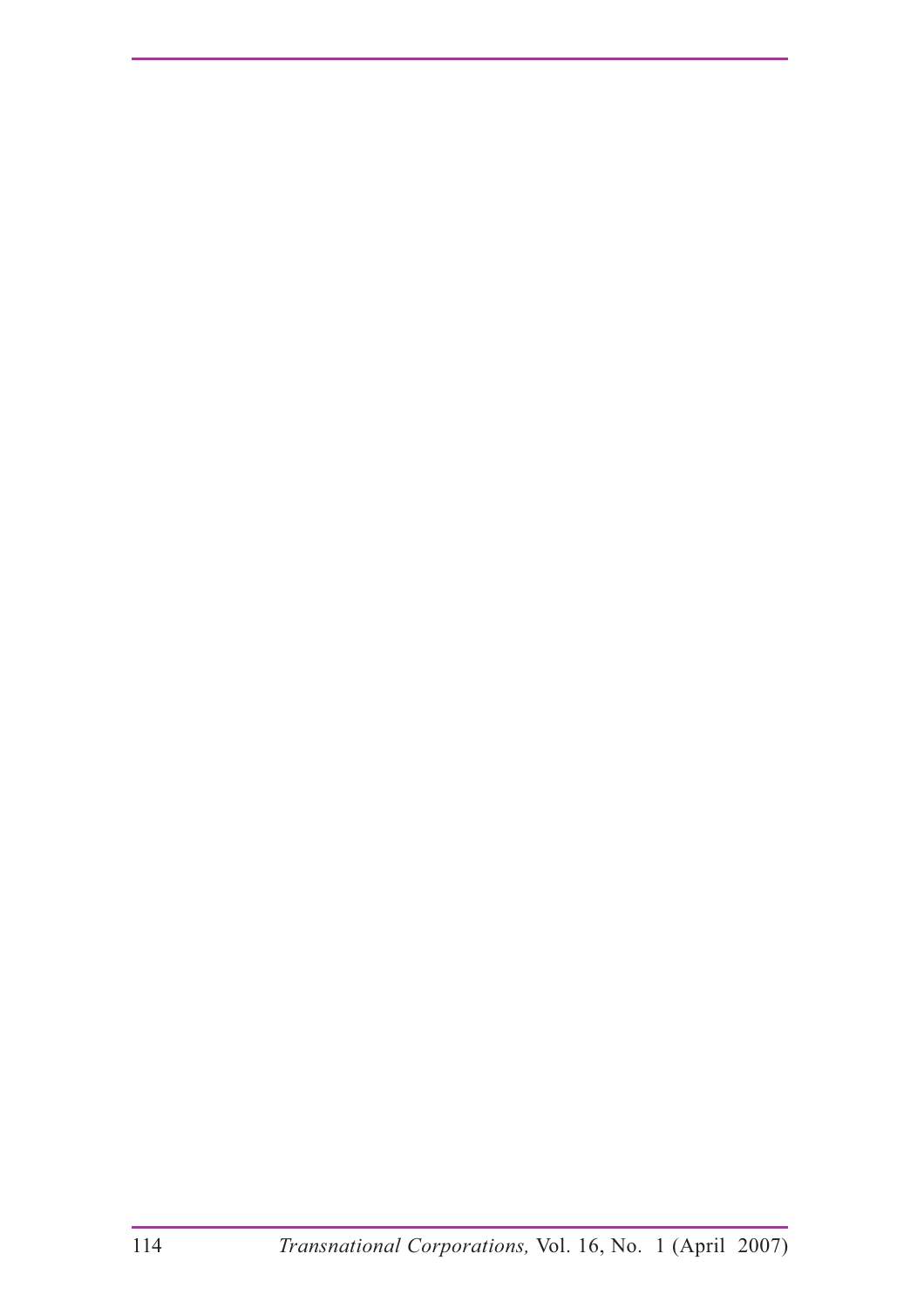#### **Annex A**

#### **EXIM Bank of Thailand: Supporting OFDI by Thai Enterprises**

The Export-Import (EXIM) Bank of Thailand plays an important role in supporting the internationalization of Thai enterprises. Aside from providing financial facilities and investment guarantees for Thai enterprises, its institutional support facilities have expanded to cover the provision of market information for its clients and the organizing of seminars and workshops to increase the skills of Thai managers in running international businesses. In 2006, the Bank planned to approve 5 billion baht overseas investment financing facilities with priority given to Thai restaurant projects and the relocation of industrial production to neighbouring countries.<sup>1</sup> In 2005, some 60% of the loan facilities were given to overseas construction projects, such as the construction of resort condominiums in the Middle East and dams in Lao PDR. The remaining loan facilities were given to projects for building hotels and spas in Asia and the United States, and sugar mills in Bangladesh and the Philippines.

The EXIM Bank is a financial institution owned by the Government of Thailand under the Ministry of Finance's supervision. Its objectives are to provide financial services to strengthen the competitive edge of Thai exporters and investors abroad. The Bank officially started its operations on 17 February 1994. The Export-Import Bank of Thailand Act (No.2) B.E. 2542 (1999) expanded the Bank's objectives and scope of operations with regard to investment promotion and support. The Act enabled the Bank to provide more comprehensive support to Thai outward investors as well as local investors in businesses relating to exporting or businesses that earned or saved foreign exchange.<sup>2</sup>

<sup>&</sup>lt;sup>1</sup> See "EXIM Thailand earmarks 5 billion baht for offshore production base expansion", 10 May 2006 (http://www.exim.go.th/Doc/adn/ 48000001469.pdf).

<sup>2</sup> See Export Import Bank of Thailand: Background (http:// www.exim.go.th/eng/about\_exim/background.asp).